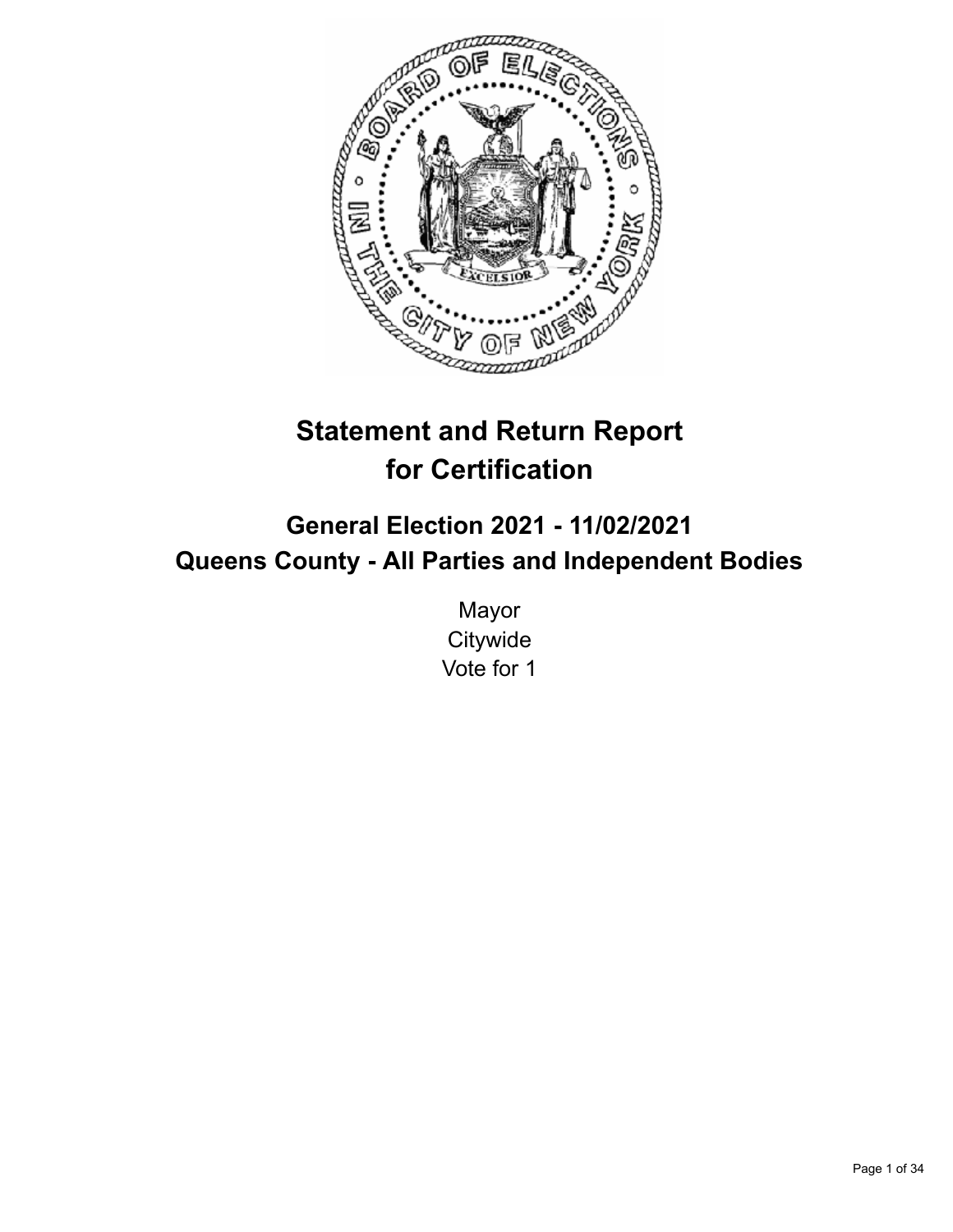

| PUBLIC COUNTER                                           | 23,094                  |
|----------------------------------------------------------|-------------------------|
| MANUALLY COUNTED EMERGENCY                               | 0                       |
| <b>ABSENTEE / MILITARY</b>                               | 1,401                   |
| AFFIDAVIT                                                | 198                     |
| <b>Total Ballots</b>                                     | 24,693                  |
| Less - Inapplicable Federal/Special Presidential Ballots | 0                       |
| <b>Total Applicable Ballots</b>                          | 24,693                  |
| ERIC L. ADAMS (DEMOCRATIC)                               | 9,272                   |
| CURTIS A. SLIWA (REPUBLICAN)                             | 13,503                  |
| WILLIAM A. PEPITONE (CONSERVATIVE)                       | 671                     |
| CATHERINE ROJAS (SOCIALISM & LIB)                        | 195                     |
| STACEY H. PRUSSMAN (LIBERTARIAN)                         | 48                      |
| FERNANDO MATEO (SAVE OUR CITY)                           | 25                      |
| CURTIS A. SLIWA (INDEPENDENT)                            | 325                     |
| RAJA MICHAEL FLORES (HUMANITY UNITED)                    | 20                      |
| SKIBOKY STORA (OUT LAWBREAKER)                           | 5                       |
| QUANDA S. FRANCIS (EMPOWERMENT)                          | 41                      |
| AHARON BAIN (WRITE-IN)                                   | 1                       |
| ANDREW YANG (WRITE-IN)                                   | 3                       |
| ANTHONY SHULTS, ESQ (WRITE-IN)                           | 2                       |
| ANTHONY WEINER (WRITE-IN)                                | 1                       |
| BILL DE BLASIO (WRITE-IN)                                | 1                       |
| <b>BRADY GALLEGHER (WRITE-IN)</b>                        | 1                       |
| CAMILE T. HANDY (WRITE-IN)                               | 1                       |
| CATHERINE GARCIA (WRITE-IN)                              | $\overline{\mathbf{c}}$ |
| CATHERINE SOMERVILLE (WRITE-IN)                          | 1                       |
| DAVID DEBONO (WRITE-IN)                                  | 1                       |
| DEMIAN RICHARDSON (WRITE-IN)                             | 1                       |
| DIANNE MORALES (WRITE-IN)                                | 1                       |
| DONALD DUCK (WRITE-IN)                                   | 1                       |
| GIOVANNA LIVRERI (WRITE-IN)                              | 1                       |
| INDIA WALTON (WRITE-IN)                                  | 1                       |
| JIMMY MCMILLAN (WRITE-IN)                                | 1                       |
| JOHN CATSIMATIDIS (WRITE-IN)                             | 1                       |
| JOHN J. SULLIVAN (WRITE-IN)                              | 1                       |
| JOSEPH CAPUTO (WRITE-IN)                                 | $\mathbf{1}$            |
| KALED ALAMARIE (WRITE-IN)                                | 2                       |
| KATHRYN GARCIA (WRITE-IN)                                | 5                       |
| MARY ROSS J.D (WRITE-IN)                                 | $\mathbf{1}$            |
| MAYA D. WILEY (WRITE-IN)                                 | 4                       |
| MEIR SILVERMAN (WRITE-IN)                                | 2                       |
| MICHAEL AMMIRABLE (WRITE-IN)                             | $\mathbf{1}$            |
| MICHAEL BLOOMBERG (WRITE-IN)                             | 3                       |
| MOSEY KAPLAN (WRITE-IN)                                  | 1                       |
| <b>NORMAN MAILER (WRITE-IN)</b>                          | 1                       |
| PADDY TUBZ (WRITE-IN)                                    | 1                       |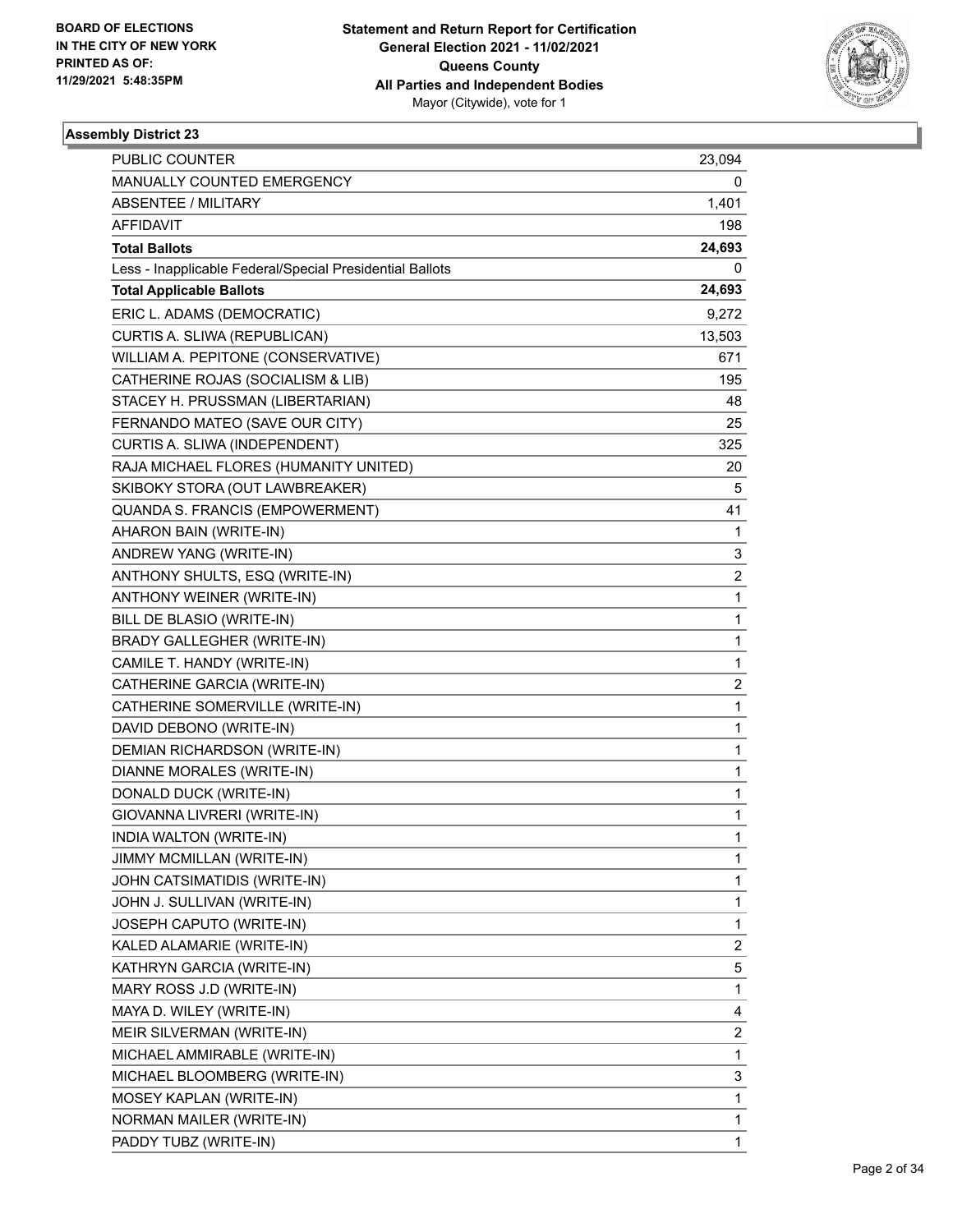

| RABBI CHAIM MAJEROVIC (WRITE-IN)          |                |
|-------------------------------------------|----------------|
| RACHEL B. FOXMAN (WRITE-IN)               |                |
| RAY MCGUIRE (WRITE-IN)                    |                |
| ROBERT E. BRAYMAN (WRITE-IN)              |                |
| RUDOLPH GIULIANI (WRITE-IN)               |                |
| SEAN M. SULLIVAN (WRITE-IN)               |                |
| SHAINDEL B. DEMBILU (WRITE-IN)            |                |
| SHMUEL KRAMER (WRITE-IN)                  | $\overline{2}$ |
| THOMAS SANKARA (WRITE-IN)                 |                |
| TOM MENINO (WRITE-IN)                     |                |
| UNATTRIBUTABLE WRITE-IN (WRITE-IN)        | 5              |
| UNCOUNTED WRITE-IN PER STATUTE (WRITE-IN) |                |
| <b>VLADIDIR PUTIN (WRITE-IN)</b>          |                |
| YUSEF SHUTER (WRITE-IN)                   |                |
| <b>Total Votes</b>                        | 24,168         |
| Unrecorded                                | 525            |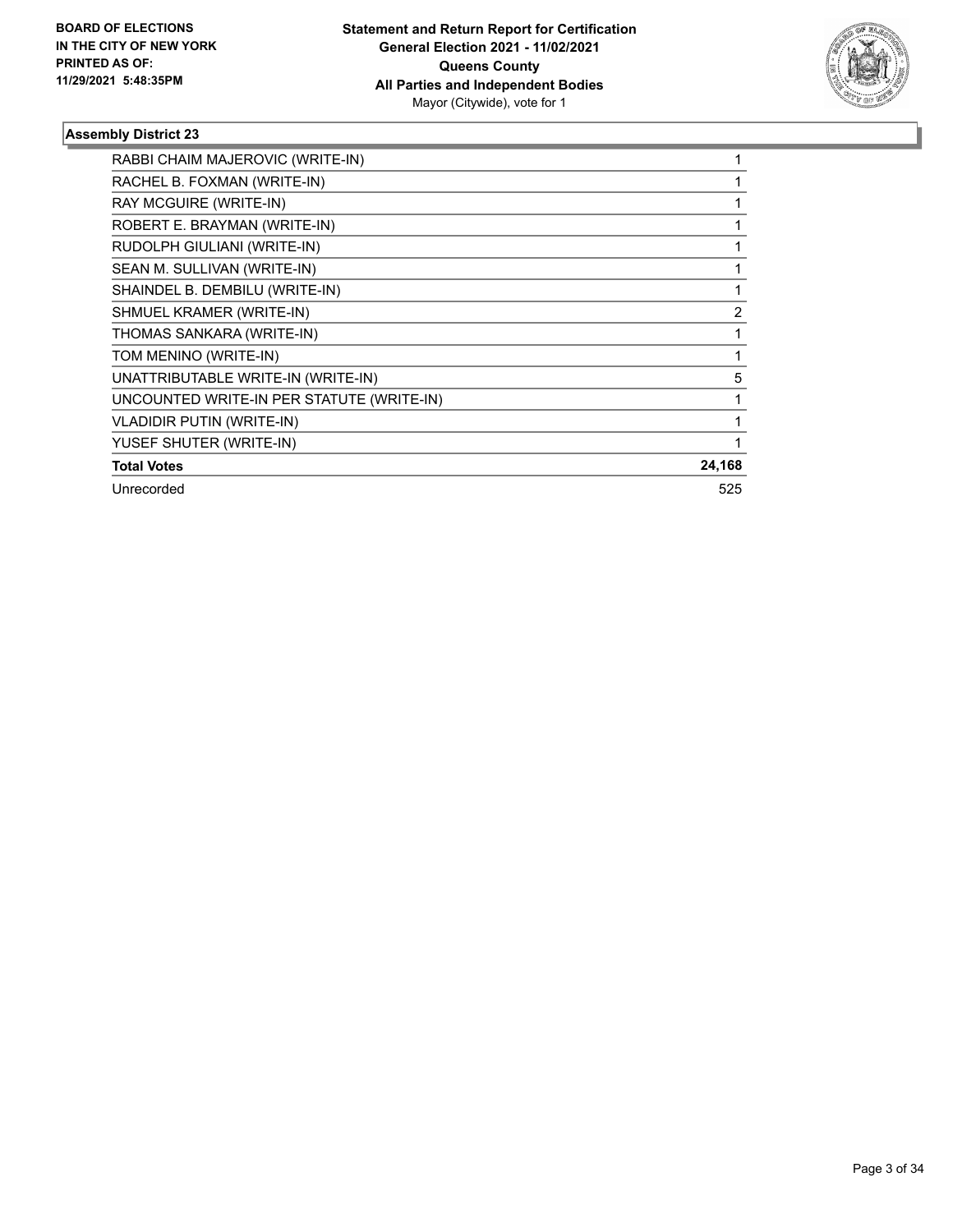

| PUBLIC COUNTER                                           | 13,728                  |
|----------------------------------------------------------|-------------------------|
| MANUALLY COUNTED EMERGENCY                               | 0                       |
| <b>ABSENTEE / MILITARY</b>                               | 1,309                   |
| AFFIDAVIT                                                | 50                      |
| <b>Total Ballots</b>                                     | 15,087                  |
| Less - Inapplicable Federal/Special Presidential Ballots | 0                       |
| <b>Total Applicable Ballots</b>                          | 15,087                  |
| ERIC L. ADAMS (DEMOCRATIC)                               | 9,065                   |
| CURTIS A. SLIWA (REPUBLICAN)                             | 4,955                   |
| WILLIAM A. PEPITONE (CONSERVATIVE)                       | 152                     |
| CATHERINE ROJAS (SOCIALISM & LIB)                        | 221                     |
| STACEY H. PRUSSMAN (LIBERTARIAN)                         | 41                      |
| FERNANDO MATEO (SAVE OUR CITY)                           | 27                      |
| CURTIS A. SLIWA (INDEPENDENT)                            | 173                     |
| RAJA MICHAEL FLORES (HUMANITY UNITED)                    | 38                      |
| SKIBOKY STORA (OUT LAWBREAKER)                           | 2                       |
| QUANDA S. FRANCIS (EMPOWERMENT)                          | 53                      |
| ADJOA GZIFA (WRITE-IN)                                   | 1                       |
| ANDREW YANG (WRITE-IN)                                   | 4                       |
| BILL THOMPSON (WRITE-IN)                                 | $\mathbf{1}$            |
| DEBRA MICHLEWITZ (WRITE-IN)                              | $\mathbf{1}$            |
| DONALD TRUMP JR (WRITE-IN)                               | $\mathbf 1$             |
| ELVIS PATEL (WRITE-IN)                                   | $\mathbf{1}$            |
| ERROL LOUIS (WRITE-IN)                                   | 1                       |
| HAWK NEWTON (WRITE-IN)                                   | $\mathbf{1}$            |
| JAMES F GENNARO (WRITE-IN)                               | $\mathbf{1}$            |
| JENNIFER JARRETT (WRITE-IN)                              | 1                       |
| KATHRYN GARCIA (WRITE-IN)                                | 6                       |
| KIERAN PERSAUD (WRITE-IN)                                | 3                       |
| LAWRENCE BLOCK (WRITE-IN)                                | $\mathbf{1}$            |
| MARC ANTHONY CRUZ (WRITE-IN)                             | $\mathbf{1}$            |
| MARIA MANDARIN (WRITE-IN)                                | $\mathbf{1}$            |
| MARK LILAKOS (WRITE-IN)                                  | 1                       |
| MAYA D WILEY (WRITE-IN)                                  | $\overline{c}$          |
| MAYA D. WILEY (WRITE-IN)                                 | 2                       |
| PHIL GRILLO (WRITE-IN)                                   | 1                       |
| RAY MCGUIRE (WRITE-IN)                                   | $\mathbf 1$             |
| RHONDA BINDA (WRITE-IN)                                  | $\mathbf{1}$            |
| SANDY CHEEKS (WRITE-IN)                                  | 1                       |
| SCOTT STRINGER (WRITE-IN)                                | $\overline{\mathbf{c}}$ |
| SEAN G MACKELL (WRITE-IN)                                | $\mathbf{1}$            |
| UNATTRIBUTABLE WRITE-IN (WRITE-IN)                       | 2                       |
| ZELLNOR MYRIE (WRITE-IN)                                 | $\mathbf{1}$            |
| <b>Total Votes</b>                                       | 14,767                  |
| Unrecorded                                               | 320                     |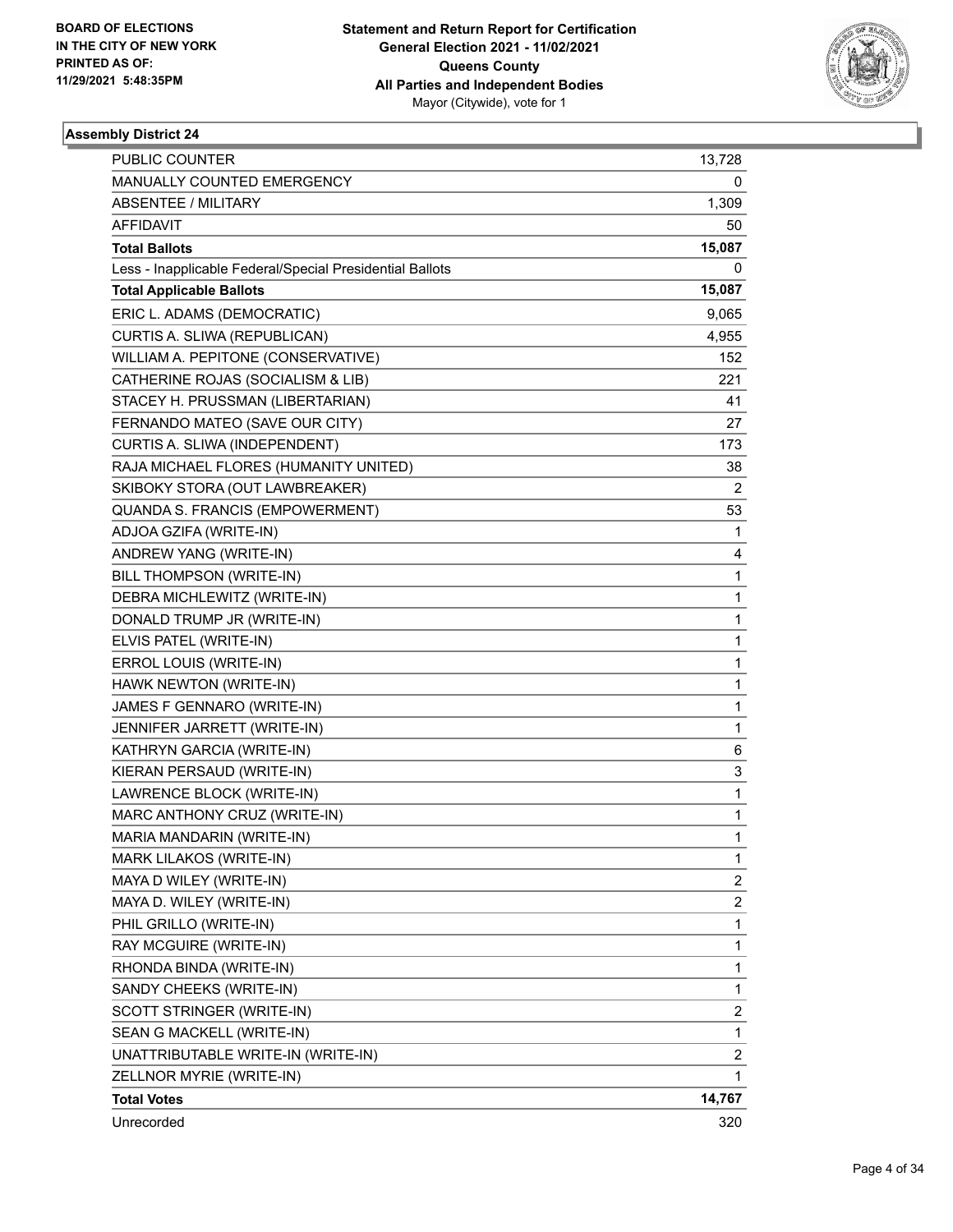

| PUBLIC COUNTER                                           | 12,833      |
|----------------------------------------------------------|-------------|
| MANUALLY COUNTED EMERGENCY                               | 0           |
| <b>ABSENTEE / MILITARY</b>                               | 1,548       |
| AFFIDAVIT                                                | 67          |
| <b>Total Ballots</b>                                     | 14,448      |
| Less - Inapplicable Federal/Special Presidential Ballots | 0           |
| <b>Total Applicable Ballots</b>                          | 14,448      |
| ERIC L. ADAMS (DEMOCRATIC)                               | 6,647       |
| CURTIS A. SLIWA (REPUBLICAN)                             | 6,739       |
| WILLIAM A. PEPITONE (CONSERVATIVE)                       | 188         |
| CATHERINE ROJAS (SOCIALISM & LIB)                        | 195         |
| STACEY H. PRUSSMAN (LIBERTARIAN)                         | 51          |
| FERNANDO MATEO (SAVE OUR CITY)                           | 23          |
| CURTIS A. SLIWA (INDEPENDENT)                            | 153         |
| RAJA MICHAEL FLORES (HUMANITY UNITED)                    | 21          |
| SKIBOKY STORA (OUT LAWBREAKER)                           | 6           |
| QUANDA S. FRANCIS (EMPOWERMENT)                          | 43          |
| ALEXANDRIA OCASIO-CORTEZ (WRITE-IN)                      | 1           |
| ALIBERTO ROLDON (WRITE-IN)                               | 1           |
| ANDREW YANG (WRITE-IN)                                   | 13          |
| DAVID WEPRIN (WRITE-IN)                                  | 1           |
| EDMOND CHANG (WRITE-IN)                                  | 1           |
| <b>GRACE MENG (WRITE-IN)</b>                             | 1           |
| JAMES G. VAN BRAMER (WRITE-IN)                           | 1           |
| JOHN C. LIU (WRITE-IN)                                   | 2           |
| JOYCE WAJNOROWSKI (WRITE-IN)                             | 1           |
| <b>JUSTIN BOCZNIAK (WRITE-IN)</b>                        | 1           |
| KATHRYN GARCIA (WRITE-IN)                                | 15          |
| KEEVA GRUNBLATT (WRITE-IN)                               | $\mathbf 1$ |
| LEAH ROSENBERG (WRITE-IN)                                | 1           |
| MAYA D. WILEY (WRITE-IN)                                 | 3           |
| MICHAEL BLOOMBERG (WRITE-IN)                             | 4           |
| MICHAEL LEUNG (WRITE-IN)                                 | 1           |
| MICHELLE FOUKS (WRITE-IN)                                | 1           |
| MICHELLE OBAMA (WRITE-IN)                                | 1           |
| PAPERBOY LOVE PRINCE (WRITE-IN)                          | 1           |
| RICHIE TORRES (WRITE-IN)                                 | 1           |
| SANTA CLAUS (WRITE-IN)                                   | 1           |
| SCOTT STRINGER (WRITE-IN)                                | 2           |
| SHARON LEE (WRITE-IN)                                    | 1           |
| UNATTRIBUTABLE WRITE-IN (WRITE-IN)                       | 5           |
| WILL SMITH (WRITE-IN)                                    | 1           |
| <b>Total Votes</b>                                       | 14,128      |
| Unrecorded                                               | 320         |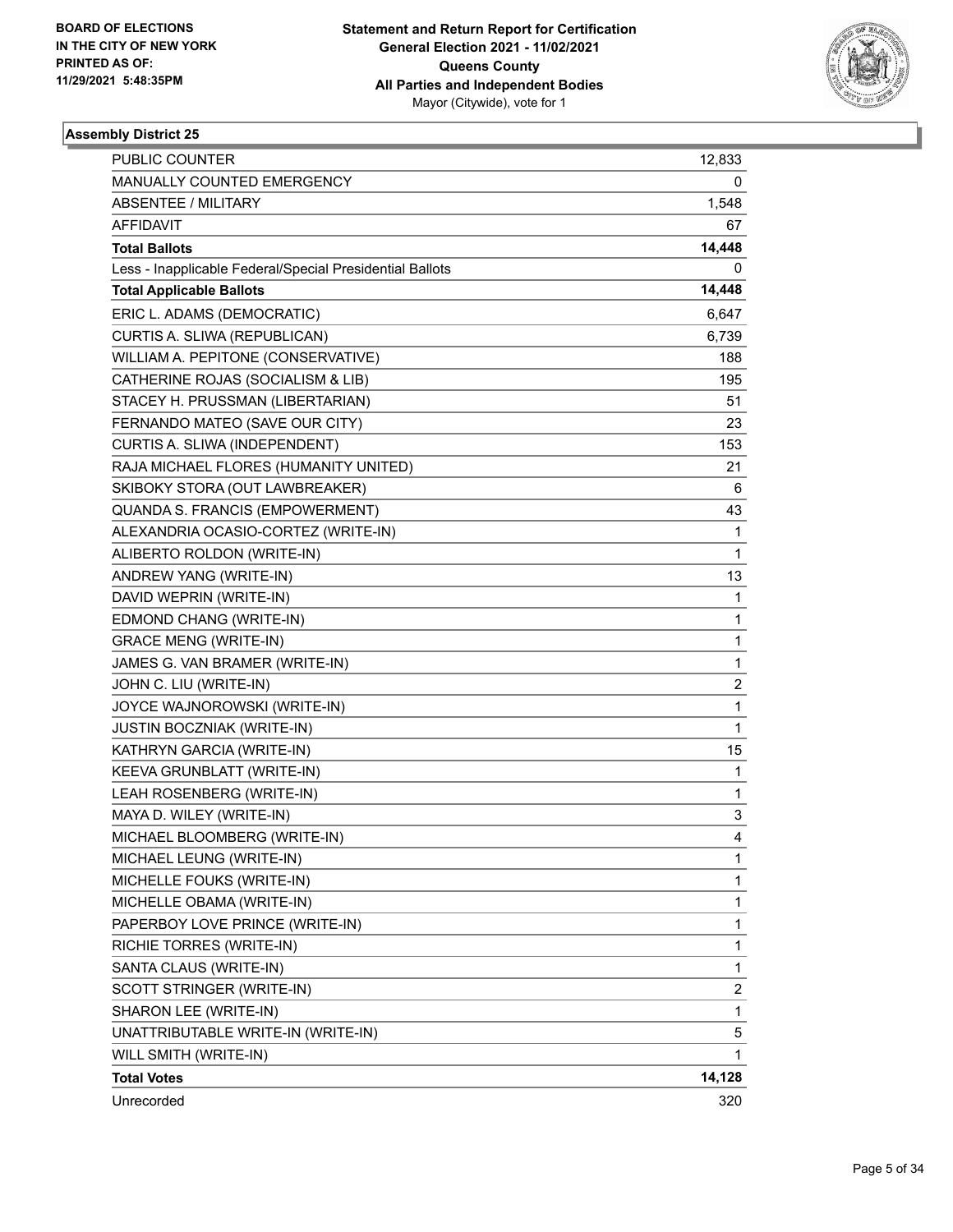

| PUBLIC COUNTER                                           | 22,506       |
|----------------------------------------------------------|--------------|
| MANUALLY COUNTED EMERGENCY                               | 0            |
| <b>ABSENTEE / MILITARY</b>                               | 2,402        |
| AFFIDAVIT                                                | 123          |
| <b>Total Ballots</b>                                     | 25,031       |
| Less - Inapplicable Federal/Special Presidential Ballots | 0            |
| <b>Total Applicable Ballots</b>                          | 25,031       |
| ERIC L. ADAMS (DEMOCRATIC)                               | 10,136       |
| CURTIS A. SLIWA (REPUBLICAN)                             | 13,176       |
| WILLIAM A. PEPITONE (CONSERVATIVE)                       | 348          |
| CATHERINE ROJAS (SOCIALISM & LIB)                        | 241          |
| STACEY H. PRUSSMAN (LIBERTARIAN)                         | 73           |
| FERNANDO MATEO (SAVE OUR CITY)                           | 42           |
| CURTIS A. SLIWA (INDEPENDENT)                            | 349          |
| RAJA MICHAEL FLORES (HUMANITY UNITED)                    | 33           |
| SKIBOKY STORA (OUT LAWBREAKER)                           | 6            |
| QUANDA S. FRANCIS (EMPOWERMENT)                          | 40           |
| AARON ANDERSON (WRITE-IN)                                | 1            |
| ALEXANDRIA OCASIO-CORTEZ (WRITE-IN)                      | 1            |
| ANDREW YANG (WRITE-IN)                                   | 9            |
| ANTHONY FAUCI (WRITE-IN)                                 | 1            |
| BRANDON L. GUERERO (WRITE-IN)                            | 1            |
| BRIAN COLE (WRITE-IN)                                    | 1            |
| CATHERINE GARCIA (WRITE-IN)                              | 1            |
| DESPINA KONTONICOLAS (WRITE-IN)                          | 1            |
| ERIC ANDRE (WRITE-IN)                                    | 1            |
| FRANCIS CABRINI (WRITE-IN)                               | 1            |
| GEORGE A. GRASSO (WRITE-IN)                              | 1            |
| HILLARY CLINTON (WRITE-IN)                               | 2            |
| JACOB DEGROM (WRITE-IN)                                  | 1            |
| JIMMY NEUTRON (WRITE-IN)                                 | 1            |
| JOHN P. QUINN (WRITE-IN)                                 | 1            |
| KATHRYN GARCIA (WRITE-IN)                                | 23           |
| LAWRENCE BLOCK (WRITE-IN)                                | 1            |
| LINDSEY MAYER (WRITE-IN)                                 | 2            |
| LUIS ANTOINE SAINT JOST (WRITE-IN)                       | $\mathbf{1}$ |
| MARIA ISKAROO (WRITE-IN)                                 | 1            |
| MATTHEW COHEN (WRITE-IN)                                 | 1            |
| MAYA D. WILEY (WRITE-IN)                                 | 8            |
| MICHAEL BLOOMBERG (WRITE-IN)                             | 8            |
| MICHAEL COSTIN (WRITE-IN)                                | 1            |
| MICHAEL LORCA (WRITE-IN)                                 | 1            |
| MICHAEL TAM (WRITE-IN)                                   | 1            |
| SCOTT STRINGER (WRITE-IN)                                | 2            |
| SIMMY MCMILLAN (WRITE-IN)                                | 1            |
| SONIA CHAKRAWTY (WRITE-IN)                               | 1            |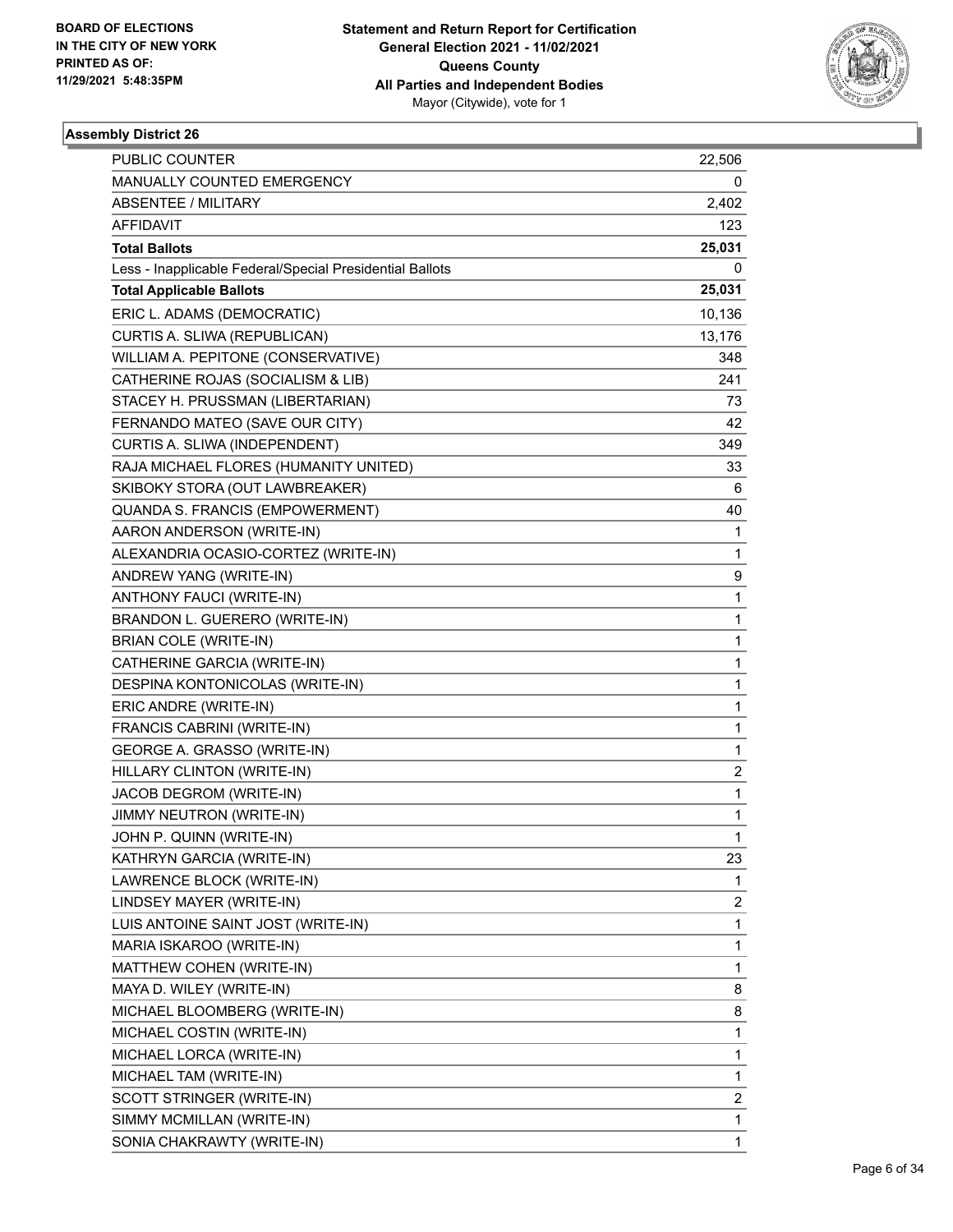

| STEPHEN COLBERT (WRITE-IN)                |        |
|-------------------------------------------|--------|
|                                           |        |
| TONY AVELLA (WRITE-IN)                    |        |
| UNATTRIBUTABLE WRITE-IN (WRITE-IN)        | 16     |
| UNCOUNTED WRITE-IN PER STATUTE (WRITE-IN) |        |
| <b>Total Votes</b>                        | 24.540 |
| Unrecorded                                | 491    |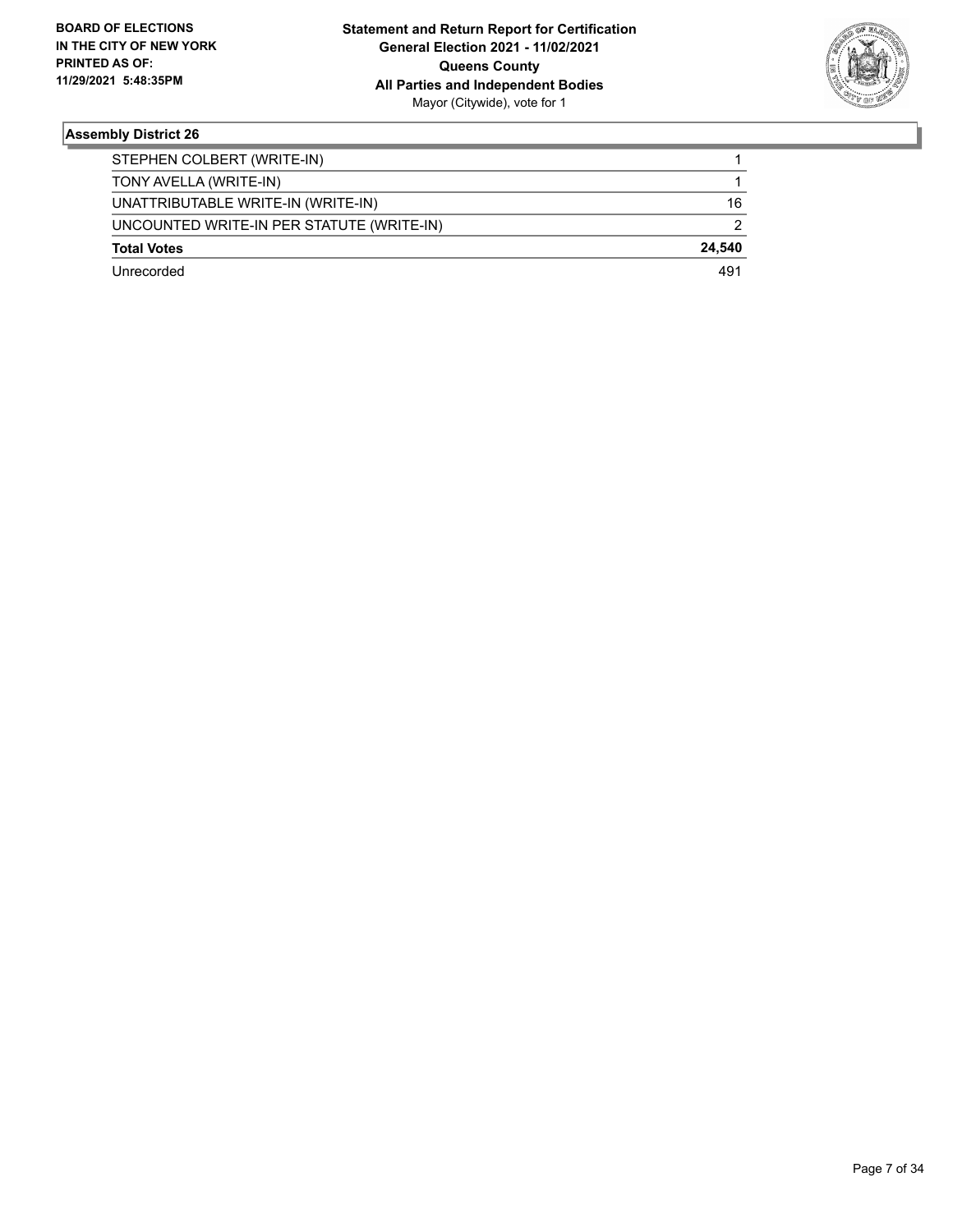

| PUBLIC COUNTER                                           | 14,683                  |
|----------------------------------------------------------|-------------------------|
| MANUALLY COUNTED EMERGENCY                               | 0                       |
| <b>ABSENTEE / MILITARY</b>                               | 1,525                   |
| AFFIDAVIT                                                | 59                      |
| <b>Total Ballots</b>                                     | 16,267                  |
| Less - Inapplicable Federal/Special Presidential Ballots | 0                       |
| <b>Total Applicable Ballots</b>                          | 16,267                  |
| ERIC L. ADAMS (DEMOCRATIC)                               | 8,293                   |
| CURTIS A. SLIWA (REPUBLICAN)                             | 6,733                   |
| WILLIAM A. PEPITONE (CONSERVATIVE)                       | 158                     |
| CATHERINE ROJAS (SOCIALISM & LIB)                        | 262                     |
| STACEY H. PRUSSMAN (LIBERTARIAN)                         | 47                      |
| FERNANDO MATEO (SAVE OUR CITY)                           | 27                      |
| CURTIS A. SLIWA (INDEPENDENT)                            | 241                     |
| RAJA MICHAEL FLORES (HUMANITY UNITED)                    | 31                      |
| SKIBOKY STORA (OUT LAWBREAKER)                           | 3                       |
| QUANDA S. FRANCIS (EMPOWERMENT)                          | 53                      |
| ALAN CHAO YANG (WRITE-IN)                                | 1                       |
| ALAN STEIN (WRITE-IN)                                    | $\overline{\mathbf{c}}$ |
| ALEXANDRIA OCASIO-CORTEZ (WRITE-IN)                      | 1                       |
| ANDREW YANG (WRITE-IN)                                   | 3                       |
| DARA LEBWOHZ (WRITE-IN)                                  | $\mathbf{1}$            |
| DIANNE MORALES (WRITE-IN)                                | 2                       |
| DONALD J. TRUMP (WRITE-IN)                               | $\mathbf 1$             |
| EMILIANO GARCIA (WRITE-IN)                               | $\mathbf{1}$            |
| ERIC A. CAMPBELL (WRITE-IN)                              | 1                       |
| ERIC LONDON (WRITE-IN)                                   | $\mathbf{1}$            |
| HILLARY CLINTON (WRITE-IN)                               | 1                       |
| JASON VIGNOLA (WRITE-IN)                                 | 1                       |
| KAMIL KRAWCZYK (WRITE-IN)                                | $\mathbf{1}$            |
| KATHRYN GARCIA (WRITE-IN)                                | 10                      |
| <b>KYRIE IRVING (WRITE-IN)</b>                           | $\mathbf{1}$            |
| MARK N. TERMA (WRITE-IN)                                 | $\mathbf{1}$            |
| MAYA D. WILEY (WRITE-IN)                                 | 9                       |
| MELISSA MENESES (WRITE-IN)                               | 1                       |
| MICHAEL BLOOMBERG (WRITE-IN)                             | 1                       |
| MOACIR PRANASDESA PEREIRA (WRITE-IN)                     | 1                       |
| ROBERT LEIBOWITZ (WRITE-IN)                              | 1                       |
| SARAH MENDELSBERG (WRITE-IN)                             | 1                       |
| SCOTT STRINGER (WRITE-IN)                                | 3                       |
| SERG GRUSHETSKY (WRITE-IN)                               | 1                       |
| SHAWN DONOVAN (WRITE-IN)                                 | 1                       |
| TOM LENIHAN (WRITE-IN)                                   | 1                       |
| UNATTRIBUTABLE WRITE-IN (WRITE-IN)                       | 6                       |
| UNCOUNTED WRITE-IN PER STATUTE (WRITE-IN)                | 1                       |
| <b>Total Votes</b>                                       | 15,904                  |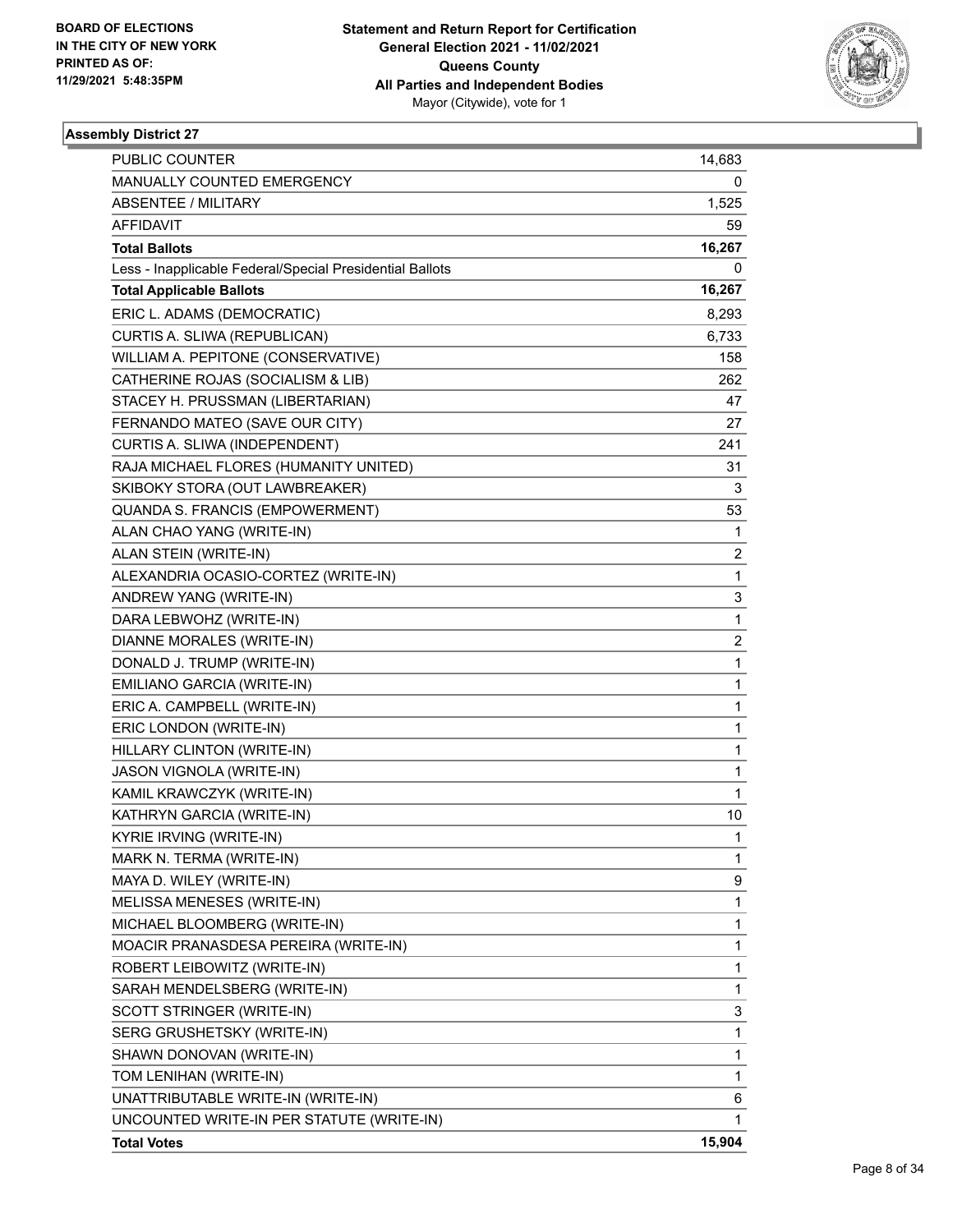Unrecorded 363

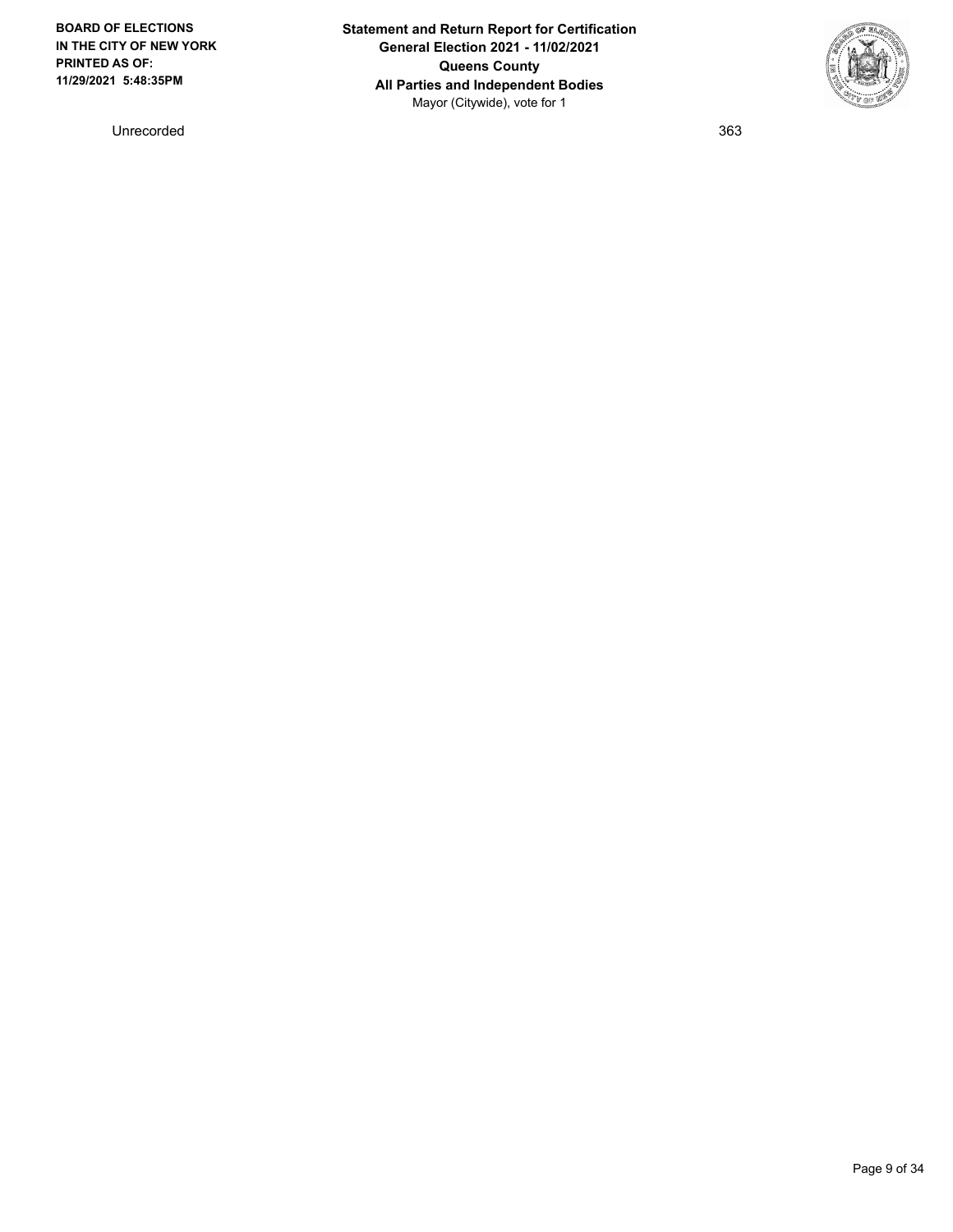

| <b>PUBLIC COUNTER</b>                                    | 20,406       |
|----------------------------------------------------------|--------------|
| MANUALLY COUNTED EMERGENCY                               | 0            |
| <b>ABSENTEE / MILITARY</b>                               | 2,099        |
| AFFIDAVIT                                                | 117          |
| <b>Total Ballots</b>                                     | 22,622       |
| Less - Inapplicable Federal/Special Presidential Ballots | 0            |
| <b>Total Applicable Ballots</b>                          | 22,622       |
| ERIC L. ADAMS (DEMOCRATIC)                               | 11,016       |
| CURTIS A. SLIWA (REPUBLICAN)                             | 9,852        |
| WILLIAM A. PEPITONE (CONSERVATIVE)                       | 231          |
| CATHERINE ROJAS (SOCIALISM & LIB)                        | 428          |
| STACEY H. PRUSSMAN (LIBERTARIAN)                         | 97           |
| FERNANDO MATEO (SAVE OUR CITY)                           | 28           |
| CURTIS A. SLIWA (INDEPENDENT)                            | 349          |
| RAJA MICHAEL FLORES (HUMANITY UNITED)                    | 44           |
| SKIBOKY STORA (OUT LAWBREAKER)                           | 7            |
| QUANDA S. FRANCIS (EMPOWERMENT)                          | 80           |
| ALEXANDRIA OCASIO-CORTEZ (WRITE-IN)                      | 3            |
| ANDERS LEE (WRITE-IN)                                    | 1            |
| ANDREA SHAPIRO (WRITE-IN)                                | 1            |
| ANDREW M CUOMO (WRITE-IN)                                | 1            |
| ANDREW YANG (WRITE-IN)                                   | 9            |
| CARMELO ANTHONY (WRITE-IN)                               | 1            |
| DAMIEN BOSCO (WRITE-IN)                                  | 1            |
| DANIEL MORSE (WRITE-IN)                                  | 1            |
| DIVYA SUNDARAM (WRITE-IN)                                | 1            |
| DONALD DUCK (WRITE-IN)                                   | 1            |
| ERROL LEWIS (WRITE-IN)                                   | 1            |
| EVELYN DIAZ (WRITE-IN)                                   | 1            |
| GABRIEL SANTIAGO ALVAREZLEAL (WRITE-IN)                  | 1            |
| <b>GARY GIORDANO (WRITE-IN)</b>                          | $\mathbf{1}$ |
| ICY MYRICK (WRITE-IN)                                    | $\mathbf{1}$ |
| JACK WALTER (WRITE-IN)                                   | 1            |
| JAMES GARCIA (WRITE-IN)                                  | 1            |
| JIMMY MCMILLAN (WRITE-IN)                                | 1            |
| JOHN C LIU (WRITE-IN)                                    | 1            |
| JONATHAN A WIENCLAW (WRITE-IN)                           | 1            |
| <b>JOSEPH MURPHY (WRITE-IN)</b>                          | 1            |
| KATHRYN GARCIA (WRITE-IN)                                | 28           |
| MADING LATIF (WRITE-IN)                                  | 1            |
| MAYA D WILEY (WRITE-IN)                                  | 1            |
| MAYA D. WILEY (WRITE-IN)                                 | 17           |
| MICHAEL BLOOMBERG (WRITE-IN)                             | 4            |
| MIKU KIKU (WRITE-IN)                                     | 1            |
| MIKU LANDSBERGS (WRITE-IN)                               | 2            |
| RJ BARRETT (WRITE-IN)                                    | $\mathbf{1}$ |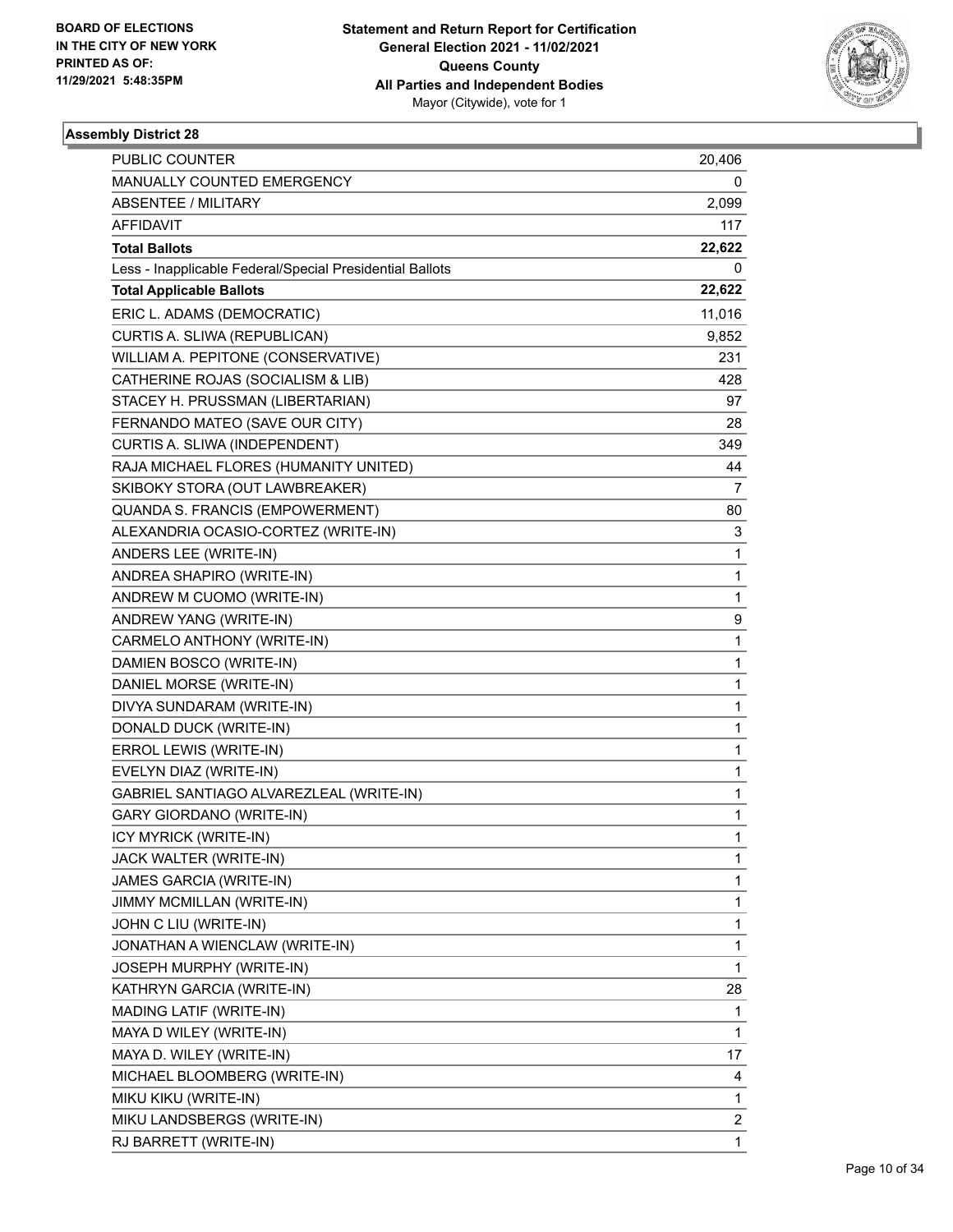

| ROB CARUCCI (WRITE-IN)                    |        |
|-------------------------------------------|--------|
| ROBERT HOLDEN (WRITE-IN)                  |        |
| ROLANDO TIBURCO (WRITE-IN)                |        |
| SCOTT STRINGER (WRITE-IN)                 | 3      |
| STAN KAPLAN (WRITE-IN)                    |        |
| UNATTRIBUTABLE WRITE-IN (WRITE-IN)        | 11     |
| UNCOUNTED WRITE-IN PER STATUTE (WRITE-IN) |        |
| WOOPI GOLDBERG (WRITE-IN)                 |        |
| <b>Total Votes</b>                        | 22,238 |
| Unrecorded                                | 384    |

| PUBLIC COUNTER                                           | 16,114       |
|----------------------------------------------------------|--------------|
| <b>MANUALLY COUNTED EMERGENCY</b>                        | 0            |
| ABSENTEE / MILITARY                                      | 1,361        |
| AFFIDAVIT                                                | 50           |
| <b>Total Ballots</b>                                     | 17,525       |
| Less - Inapplicable Federal/Special Presidential Ballots | 0            |
| <b>Total Applicable Ballots</b>                          | 17,525       |
| ERIC L. ADAMS (DEMOCRATIC)                               | 15,703       |
| CURTIS A. SLIWA (REPUBLICAN)                             | 1,247        |
| WILLIAM A. PEPITONE (CONSERVATIVE)                       | 50           |
| CATHERINE ROJAS (SOCIALISM & LIB)                        | 115          |
| STACEY H. PRUSSMAN (LIBERTARIAN)                         | 22           |
| FERNANDO MATEO (SAVE OUR CITY)                           | 12           |
| CURTIS A. SLIWA (INDEPENDENT)                            | 71           |
| RAJA MICHAEL FLORES (HUMANITY UNITED)                    | 18           |
| SKIBOKY STORA (OUT LAWBREAKER)                           | $\mathbf{1}$ |
| QUANDA S. FRANCIS (EMPOWERMENT)                          | 53           |
| AARON JOHNSON (WRITE-IN)                                 | 1            |
| ANDREW YANG (WRITE-IN)                                   | 1            |
| CHRIS GLOVER (WRITE-IN)                                  | $\mathbf 1$  |
| COLIN KAEPERNICK (WRITE-IN)                              | 1            |
| COLIN POWELL (WRITE-IN)                                  | $\mathbf{1}$ |
| COREY GUMBS (WRITE-IN)                                   | $\mathbf{1}$ |
| DIANNE MORALES (WRITE-IN)                                | 1            |
| INEZ S. COFIELD (WRITE-IN)                               | $\mathbf 1$  |
| KAREN ROSE SCUTT (WRITE-IN)                              | 1            |
| LEONARD DUVAL (WRITE-IN)                                 | $\mathbf{1}$ |
| MAYA D. WILEY (WRITE-IN)                                 | 4            |
| OVAMANI MAGEZI (WRITE-IN)                                | $\mathbf 1$  |
| UNATTRIBUTABLE WRITE-IN (WRITE-IN)                       | 10           |
| UNCOUNTED WRITE-IN PER STATUTE (WRITE-IN)                | 1            |
| ZAVIER RICHARDS (WRITE-IN)                               | 1            |
| <b>Total Votes</b>                                       | 17,319       |
| Unrecorded                                               | 206          |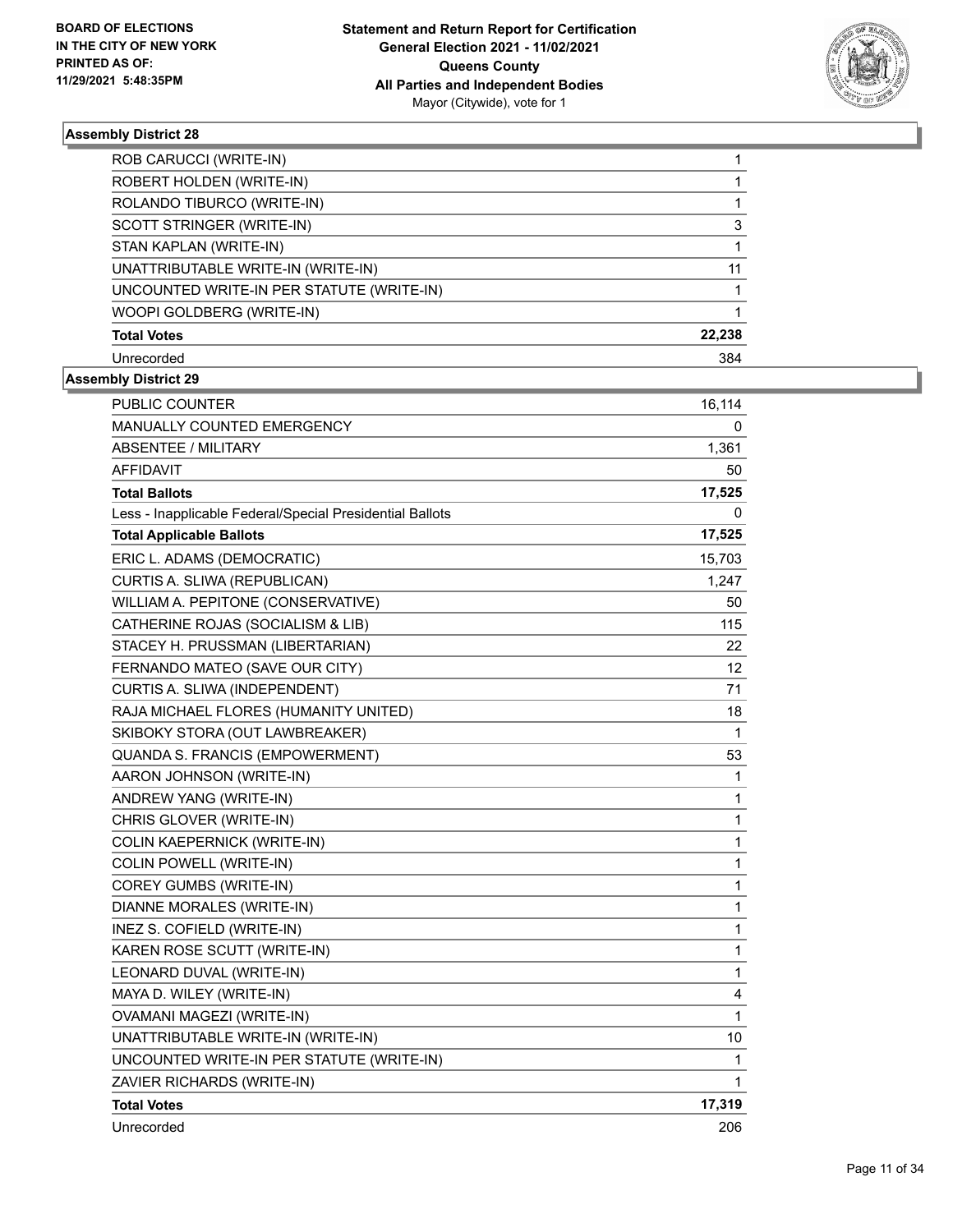

| PUBLIC COUNTER                                           | 16,979                  |
|----------------------------------------------------------|-------------------------|
| MANUALLY COUNTED EMERGENCY                               | 0                       |
| <b>ABSENTEE / MILITARY</b>                               | 1,142                   |
| AFFIDAVIT                                                | 100                     |
| <b>Total Ballots</b>                                     | 18,221                  |
| Less - Inapplicable Federal/Special Presidential Ballots | 0                       |
| <b>Total Applicable Ballots</b>                          | 18,221                  |
| ERIC L. ADAMS (DEMOCRATIC)                               | 7,820                   |
| CURTIS A. SLIWA (REPUBLICAN)                             | 8,738                   |
| WILLIAM A. PEPITONE (CONSERVATIVE)                       | 252                     |
| CATHERINE ROJAS (SOCIALISM & LIB)                        | 458                     |
| STACEY H. PRUSSMAN (LIBERTARIAN)                         | 59                      |
| FERNANDO MATEO (SAVE OUR CITY)                           | 38                      |
| CURTIS A. SLIWA (INDEPENDENT)                            | 277                     |
| RAJA MICHAEL FLORES (HUMANITY UNITED)                    | 58                      |
| SKIBOKY STORA (OUT LAWBREAKER)                           | 5                       |
| QUANDA S. FRANCIS (EMPOWERMENT)                          | 43                      |
| ADAM SMITH (WRITE-IN)                                    | 1                       |
| ALEXANDRIA OCASIO CORTEZ (WRITE-IN)                      | 1                       |
| ANDREW YANG (WRITE-IN)                                   | 6                       |
| ANDY KAUFMAN (WRITE-IN)                                  | 1                       |
| ART CHANG (WRITE-IN)                                     | 1                       |
| ART GURWITZ (WRITE-IN)                                   | 1                       |
| <b>BEN PETLIART (WRITE-IN)</b>                           | 1                       |
| <b>BOB BENDER (WRITE-IN)</b>                             | 1                       |
| <b>BOBA FETT (WRITE-IN)</b>                              | 1                       |
| BRIAN BARNWELL (WRITE-IN)                                | 1                       |
| CYNTHIA NIXON (WRITE-IN)                                 | 1                       |
| DAFFY DUCK (WRITE-IN)                                    | 1                       |
| DENIS J. BUTLER (WRITE-IN)                               | 1                       |
| EMILIO GALLO (WRITE-IN)                                  | 1                       |
| ERIC ANDRE (WRITE-IN)                                    | 1                       |
| EUGENE DEBS (WRITE-IN)                                   | 1                       |
| FIORELLO LAGUARDIA (WRITE-IN)                            | 1                       |
| HILLARY CLINTON (WRITE-IN)                               | 1                       |
| INDIA WALTON (WRITE-IN)                                  | $\mathbf{1}$            |
| JAMES MONGELUZO (WRITE-IN)                               | 2                       |
| JAMES SCAVONE (WRITE-IN)                                 | 1                       |
| JAMES VAN BRAMER (WRITE-IN)                              | 1                       |
| JIM NENOPOULUS (WRITE-IN)                                | 1                       |
| JOEY RAMONE (WRITE-IN)                                   | 1                       |
| KATHRYN GARCIA (WRITE-IN)                                | 18                      |
| LESLIE KNOPE (WRITE-IN)                                  | 1                       |
| LILIA KAKU FLYNN (WRITE-IN)                              | 1                       |
| MAYA D WILEY (WRITE-IN)                                  | $\overline{\mathbf{c}}$ |
| MAYA D. WILEY (WRITE-IN)                                 | 17                      |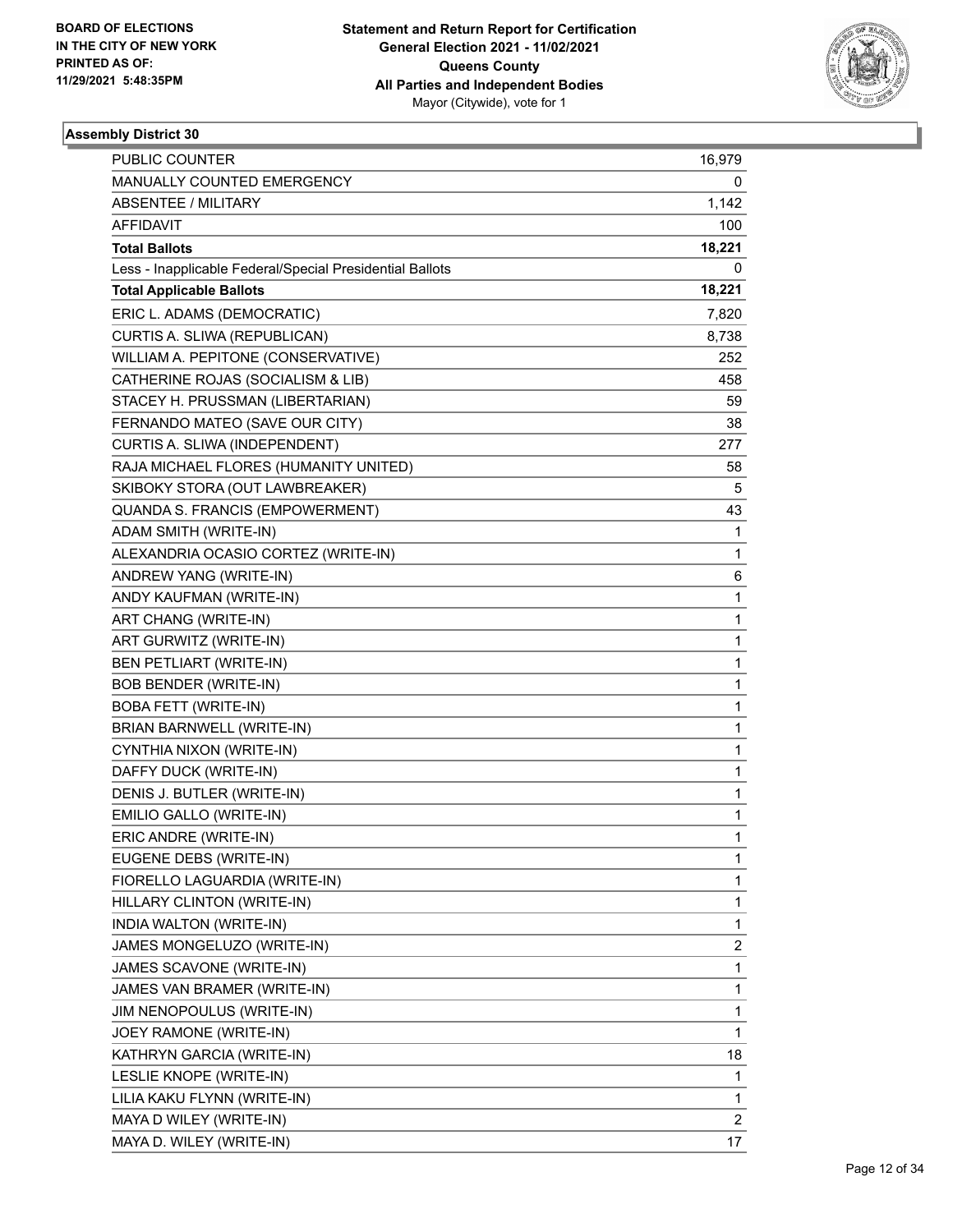

| MICHAEL BLASNIK (WRITE-IN)         |                |
|------------------------------------|----------------|
| MICHAEL BLOOMBERG (WRITE-IN)       | $\overline{2}$ |
| MICHAEL R. BLOOMBERG (WRITE-IN)    |                |
| MICHELLE TAMAGAWA (WRITE-IN)       | 4              |
| MITCHELL MEDINA (WRITE-IN)         |                |
| PAPERBOY LOVE PRINCE (WRITE-IN)    | $\overline{2}$ |
| PATRICK BUCHNAN (WRITE-IN)         |                |
| RICHARD BOOKMAN (WRITE-IN)         |                |
| ROBERT HOLDEN (WRITE-IN)           | 1              |
| RON T. KIM (WRITE-IN)              | 1              |
| SCOTT STRINGER (WRITE-IN)          | 3              |
| SUSAN LEE (WRITE-IN)               | $\overline{2}$ |
| TOM THIBODEAU (WRITE-IN)           |                |
| UNATTRIBUTABLE WRITE-IN (WRITE-IN) | 10             |
| VICTORIA DEFREITAS (WRITE-IN)      | 1              |
| <b>Total Votes</b>                 | 17,849         |
| Unrecorded                         | 372            |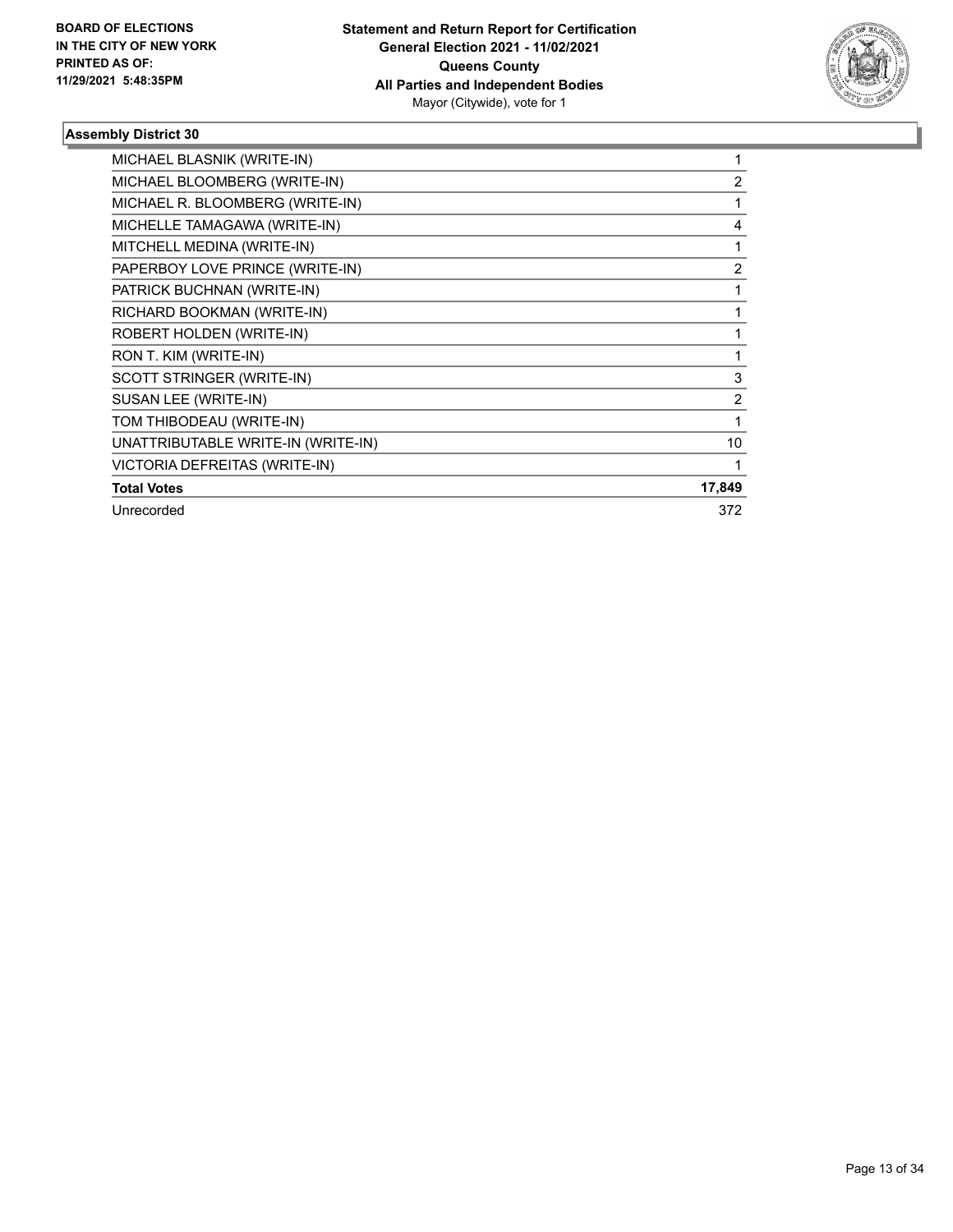

| <b>PUBLIC COUNTER</b>                                    | 10,973           |
|----------------------------------------------------------|------------------|
| MANUALLY COUNTED EMERGENCY                               | 0                |
| <b>ABSENTEE / MILITARY</b>                               | 775              |
| <b>AFFIDAVIT</b>                                         | 75               |
| <b>Total Ballots</b>                                     | 11,823           |
| Less - Inapplicable Federal/Special Presidential Ballots | 0                |
| <b>Total Applicable Ballots</b>                          | 11,823           |
| ERIC L. ADAMS (DEMOCRATIC)                               | 9,643            |
| CURTIS A. SLIWA (REPUBLICAN)                             | 1,621            |
| WILLIAM A. PEPITONE (CONSERVATIVE)                       | 90               |
| CATHERINE ROJAS (SOCIALISM & LIB)                        | 92               |
| STACEY H. PRUSSMAN (LIBERTARIAN)                         | 21               |
| FERNANDO MATEO (SAVE OUR CITY)                           | 20               |
| CURTIS A. SLIWA (INDEPENDENT)                            | 64               |
| RAJA MICHAEL FLORES (HUMANITY UNITED)                    | 9                |
| SKIBOKY STORA (OUT LAWBREAKER)                           | $\mathbf{1}$     |
| QUANDA S. FRANCIS (EMPOWERMENT)                          | 37               |
| AARON NARRAPH FERNANDO (WRITE-IN)                        | 1                |
| BILL DE BLASIO (WRITE-IN)                                | 1                |
| CHARLES BARRON (WRITE-IN)                                | 1                |
| CLARA G. PECORARO (WRITE-IN)                             | 1                |
| ERCAN NURI AYBASTI (WRITE-IN)                            | $\boldsymbol{2}$ |
| JENNIFER M. SCHIAVONE (WRITE-IN)                         | $\overline{c}$   |
| MAYA D. WILEY (WRITE-IN)                                 | 3                |
| NIKI M KATEMAN (WRITE-IN)                                | 1                |
| RANDY FERGUSON (WRITE-IN)                                | 1                |
| SCOTT STRINGER (WRITE-IN)                                | $\boldsymbol{2}$ |
| SHIVANI KUMAR (WRITE-IN)                                 | 1                |
| UNATTRIBUTABLE WRITE-IN (WRITE-IN)                       | 3                |
| <b>Total Votes</b>                                       | 11,617           |
| Unrecorded                                               | 206              |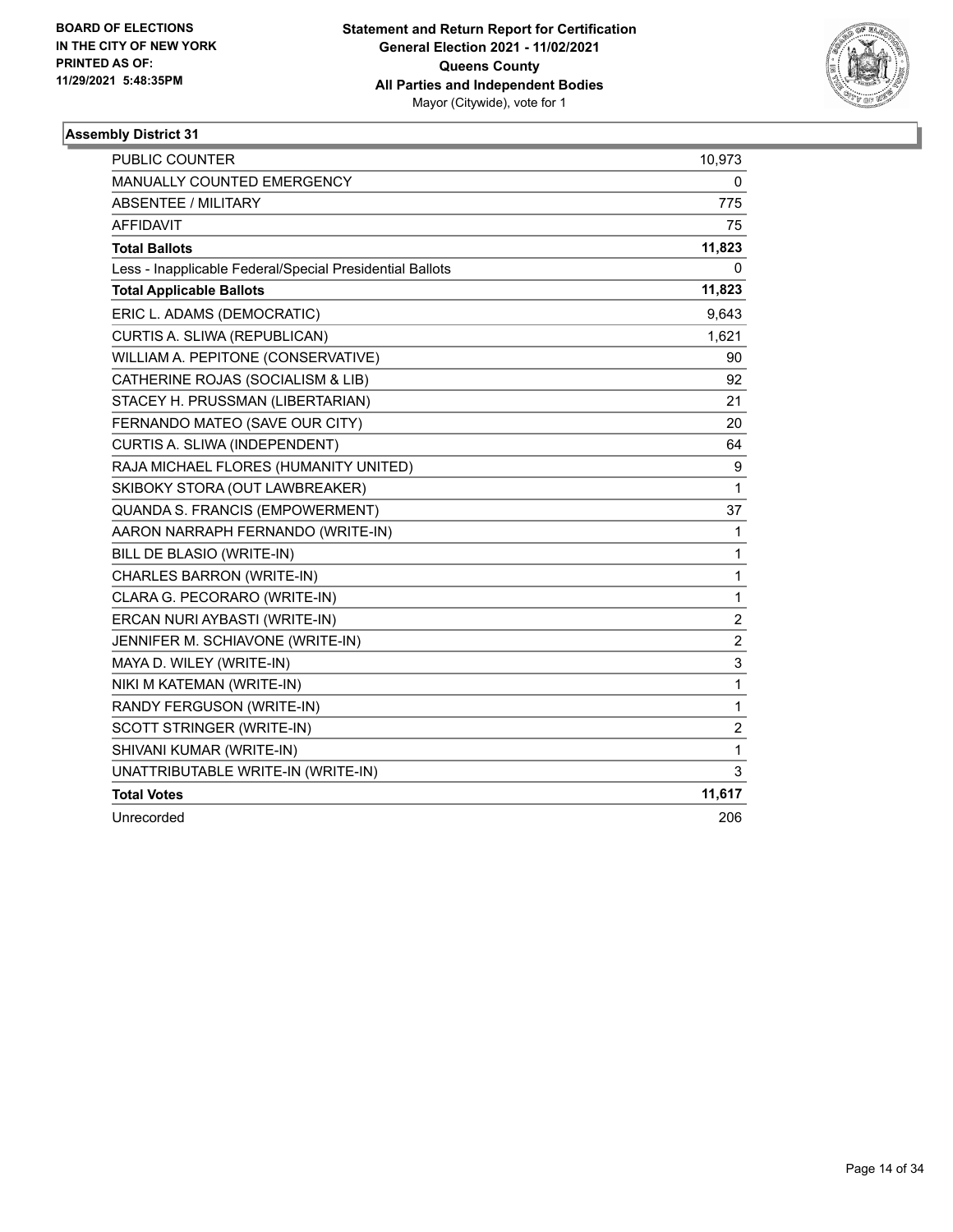

| PUBLIC COUNTER                                           | 14,251       |
|----------------------------------------------------------|--------------|
| MANUALLY COUNTED EMERGENCY                               | 0            |
| <b>ABSENTEE / MILITARY</b>                               | 1,068        |
| <b>AFFIDAVIT</b>                                         | 50           |
| <b>Total Ballots</b>                                     | 15,369       |
| Less - Inapplicable Federal/Special Presidential Ballots | 0            |
| <b>Total Applicable Ballots</b>                          | 15,369       |
| ERIC L. ADAMS (DEMOCRATIC)                               | 13,892       |
| CURTIS A. SLIWA (REPUBLICAN)                             | 979          |
| WILLIAM A. PEPITONE (CONSERVATIVE)                       | 49           |
| CATHERINE ROJAS (SOCIALISM & LIB)                        | 97           |
| STACEY H. PRUSSMAN (LIBERTARIAN)                         | 17           |
| FERNANDO MATEO (SAVE OUR CITY)                           | 12           |
| CURTIS A. SLIWA (INDEPENDENT)                            | 62           |
| RAJA MICHAEL FLORES (HUMANITY UNITED)                    | 10           |
| SKIBOKY STORA (OUT LAWBREAKER)                           | 0            |
| QUANDA S. FRANCIS (EMPOWERMENT)                          | 49           |
| BARBARA ST. JOHN (WRITE-IN)                              | 1            |
| CHARLES BARRON (WRITE-IN)                                | 2            |
| DARNELL HAMILTON (WRITE-IN)                              | 1            |
| HAKEEM JEFFRIES (WRITE-IN)                               | 1            |
| JAMES HEYUCKER (WRITE-IN)                                | $\mathbf 1$  |
| KATHRYN GARCIA (WRITE-IN)                                | 4            |
| KHALID LEWIS (WRITE-IN)                                  | $\mathbf{1}$ |
| LOIS A. JENKINS (WRITE-IN)                               | 1            |
| MAYA D. WILEY (WRITE-IN)                                 | 5            |
| NATHAN EXPLORION (WRITE-IN)                              | 1            |
| NORMAN SEIGEL (WRITE-IN)                                 | 1            |
| OSTER BYRAN (WRITE-IN)                                   | 1            |
| PAPERBOY LOVE PRINCE (WRITE-IN)                          | $\mathbf{1}$ |
| ROGER CALERO (WRITE-IN)                                  | 1            |
| THOMAS E VANIOTIS (WRITE-IN)                             | 1            |
| UNATTRIBUTABLE WRITE-IN (WRITE-IN)                       | 4            |
| <b>Total Votes</b>                                       | 15,194       |
| Unrecorded                                               | 175          |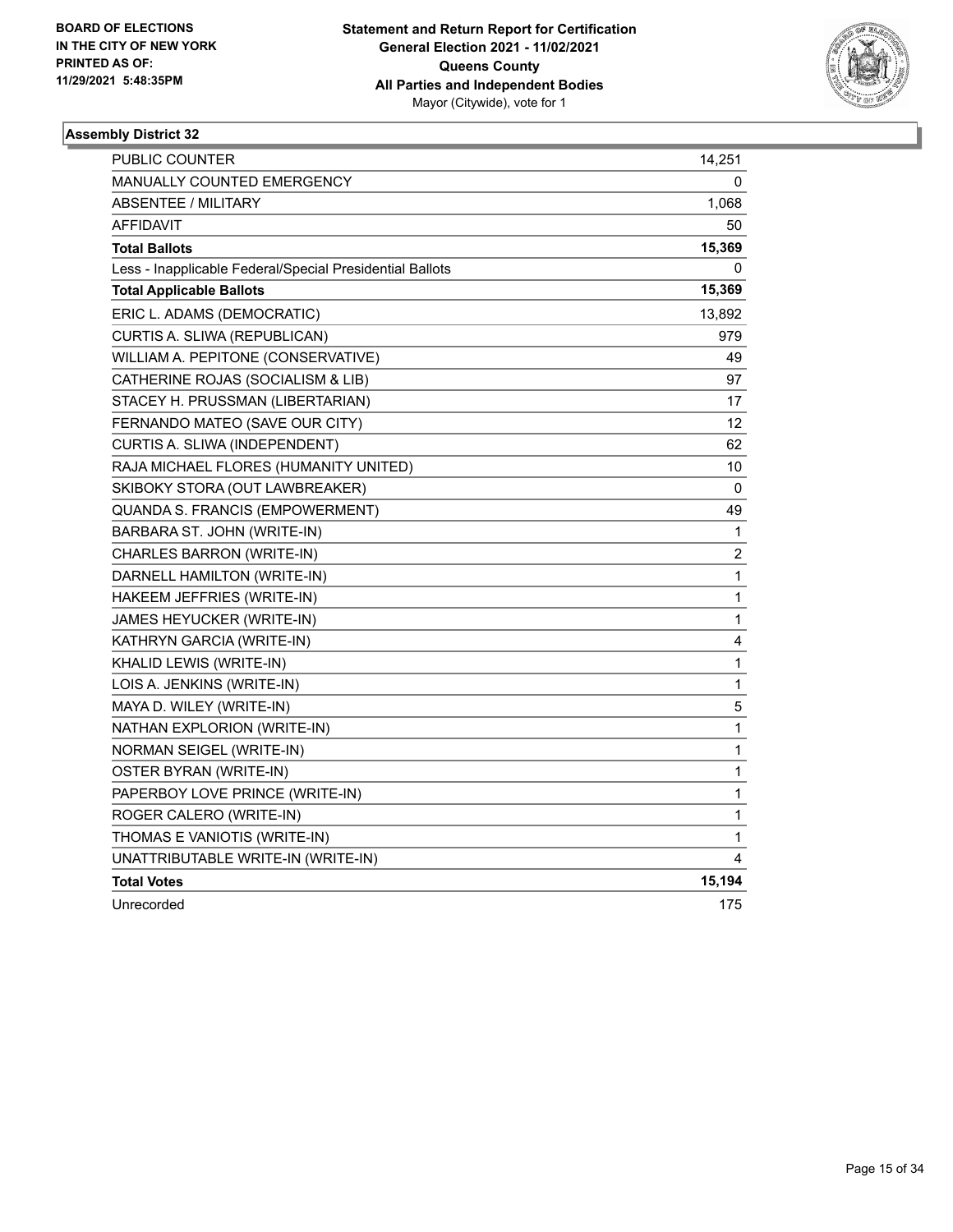

| PUBLIC COUNTER                                           | 17,743         |
|----------------------------------------------------------|----------------|
| MANUALLY COUNTED EMERGENCY                               | 0              |
| <b>ABSENTEE / MILITARY</b>                               | 1,477          |
| AFFIDAVIT                                                | 63             |
| <b>Total Ballots</b>                                     | 19,283         |
| Less - Inapplicable Federal/Special Presidential Ballots | 0              |
| <b>Total Applicable Ballots</b>                          | 19,283         |
| ERIC L. ADAMS (DEMOCRATIC)                               | 15,416         |
| CURTIS A. SLIWA (REPUBLICAN)                             | 2,983          |
| WILLIAM A. PEPITONE (CONSERVATIVE)                       | 122            |
| CATHERINE ROJAS (SOCIALISM & LIB)                        | 149            |
| STACEY H. PRUSSMAN (LIBERTARIAN)                         | 38             |
| FERNANDO MATEO (SAVE OUR CITY)                           | 20             |
| CURTIS A. SLIWA (INDEPENDENT)                            | 136            |
| RAJA MICHAEL FLORES (HUMANITY UNITED)                    | 20             |
| SKIBOKY STORA (OUT LAWBREAKER)                           | 0              |
| QUANDA S. FRANCIS (EMPOWERMENT)                          | 62             |
| ANDREW YANG (WRITE-IN)                                   | 1              |
| ANTHONY A RIVERS (WRITE-IN)                              | 2              |
| <b>BARACK OBAMA (WRITE-IN)</b>                           | 1              |
| BERNIE SANDERS (WRITE-IN)                                | 1              |
| DANEEK MILLER (WRITE-IN)                                 | 1              |
| DUINGTON PROPHETE (WRITE-IN)                             | 1              |
| FERNANDO FERRER (WRITE-IN)                               | 1              |
| HOMER SIMPSON (WRITE-IN)                                 | 1              |
| <b>INEZ BARRON (WRITE-IN)</b>                            | 1              |
| JILL BIDEN (WRITE-IN)                                    | 1              |
| JOHN CATSIMATIDIS (WRITE-IN)                             | 1              |
| JOTARO KIYO (WRITE-IN)                                   | 1              |
| JOYCE BROWN (WRITE-IN)                                   | $\overline{2}$ |
| KATHRYN GARCIA (WRITE-IN)                                | 11             |
| MAX EUGENE JR. (WRITE-IN)                                | $\mathbf{1}$   |
| MAYA D WILEY (WRITE-IN)                                  | 1              |
| MAYA D. WILEY (WRITE-IN)                                 | 4              |
| MITCH MCCONNELL (WRITE-IN)                               | 1              |
| PAPERBOY LOVE PRINCE (WRITE-IN)                          | 1              |
| PHILIP E GREEN (WRITE-IN)                                | 1              |
| SCOTT STRINGER (WRITE-IN)                                | 1              |
| STEVE BEHAR (WRITE-IN)                                   | 1              |
| UNATTRIBUTABLE WRITE-IN (WRITE-IN)                       | 3              |
| UNCOUNTED WRITE-IN PER STATUTE (WRITE-IN)                | 1              |
| VANESSA FRANCES (WRITE-IN)                               | 1              |
| <b>Total Votes</b>                                       | 18,988         |
| Unrecorded                                               | 295            |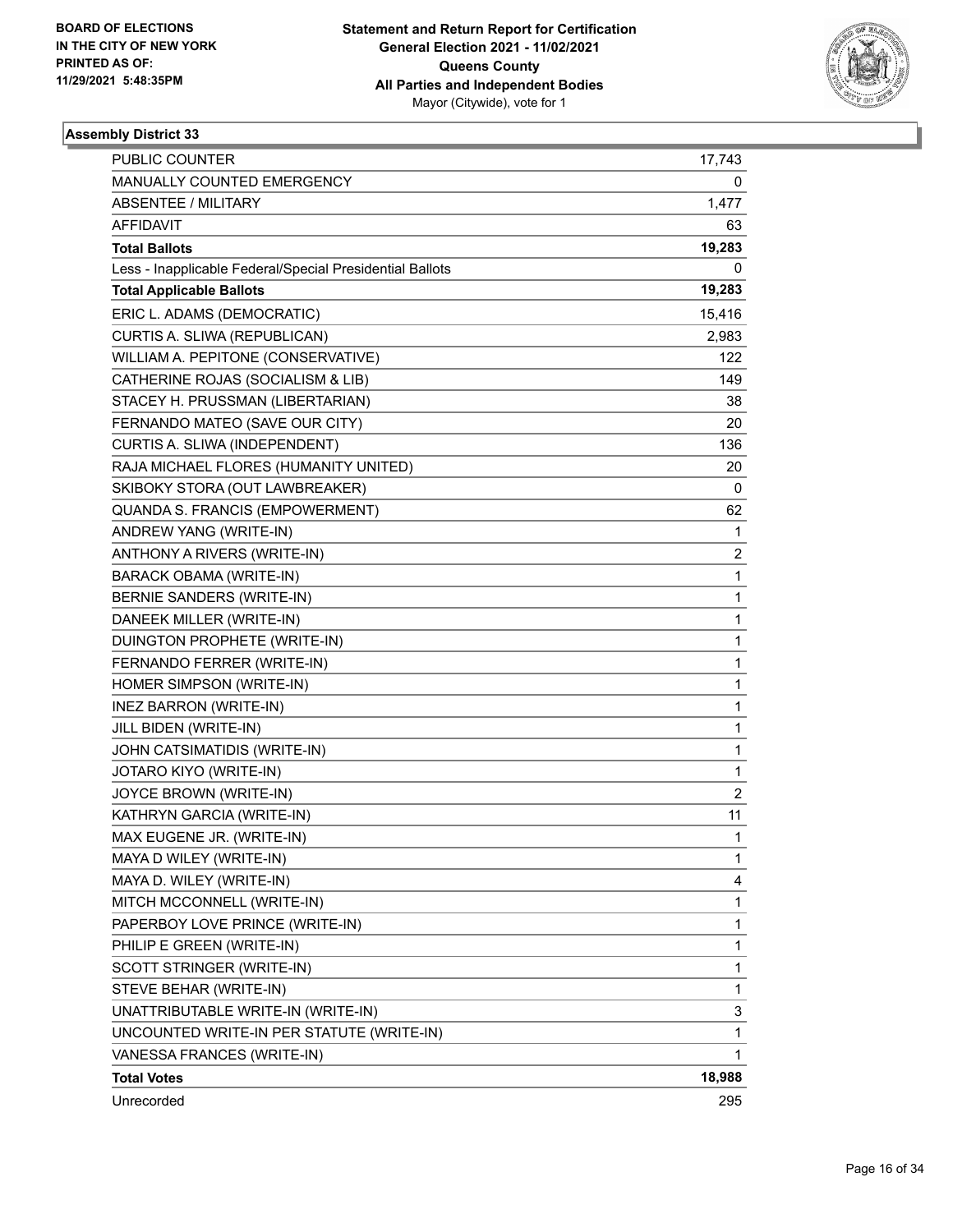

| PUBLIC COUNTER                                           | 10,620                  |
|----------------------------------------------------------|-------------------------|
| MANUALLY COUNTED EMERGENCY                               | 0                       |
| <b>ABSENTEE / MILITARY</b>                               | 817                     |
| AFFIDAVIT                                                | 72                      |
| <b>Total Ballots</b>                                     | 11,509                  |
| Less - Inapplicable Federal/Special Presidential Ballots | 0                       |
| <b>Total Applicable Ballots</b>                          | 11,509                  |
| ERIC L. ADAMS (DEMOCRATIC)                               | 7,218                   |
| CURTIS A. SLIWA (REPUBLICAN)                             | 3,068                   |
| WILLIAM A. PEPITONE (CONSERVATIVE)                       | 105                     |
| CATHERINE ROJAS (SOCIALISM & LIB)                        | 450                     |
| STACEY H. PRUSSMAN (LIBERTARIAN)                         | 41                      |
| FERNANDO MATEO (SAVE OUR CITY)                           | 39                      |
| CURTIS A. SLIWA (INDEPENDENT)                            | 117                     |
| RAJA MICHAEL FLORES (HUMANITY UNITED)                    | 52                      |
| SKIBOKY STORA (OUT LAWBREAKER)                           | 4                       |
| QUANDA S. FRANCIS (EMPOWERMENT)                          | 52                      |
| ANDREW S. SALISKI (WRITE-IN)                             | 1                       |
| ANDREW YANG (WRITE-IN)                                   | 3                       |
| AUTORO SANCHEZ (WRITE-IN)                                | $\mathbf 1$             |
| BERNIE SANDERS (WRITE-IN)                                | $\overline{\mathbf{c}}$ |
| CHRISTIAN JEOVANNY BUSTAMANTE (WRITE-IN)                 | $\mathbf 1$             |
| DANIEL Y. SHIN (WRITE-IN)                                | $\overline{2}$          |
| DIANNE MORALES (WRITE-IN)                                | $\overline{\mathbf{c}}$ |
| FARHAN HAQUE (WRITE-IN)                                  | 1                       |
| HILLARY CLINTON (WRITE-IN)                               | 1                       |
| IRFAN HAQUE (WRITE-IN)                                   | $\mathbf 1$             |
| JAMES MONGELUZO (WRITE-IN)                               | 1                       |
| <b>JASMIN CHANG (WRITE-IN)</b>                           | 1                       |
| KATHRYN GARCIA (WRITE-IN)                                | 15                      |
| MATTHEW A. RASAL (WRITE-IN)                              | 1                       |
| MAYA D. WILEY (WRITE-IN)                                 | 9                       |
| MAYA WILLIAMS (WRITE-IN)                                 | 1                       |
| MICHAEL BLOOMBERG (WRITE-IN)                             | 1                       |
| PAPERBOY LOVE PRINCE (WRITE-IN)                          | 1                       |
| ROGER CALERO (WRITE-IN)                                  | 1                       |
| SCOTT STRINGER (WRITE-IN)                                | 3                       |
| TRAVIS BICKLE (WRITE-IN)                                 | 1                       |
| UNATTRIBUTABLE WRITE-IN (WRITE-IN)                       | 4                       |
| VLADAMIR LENIN (WRITE-IN)                                | 1                       |
| ZILA RENFRO (WRITE-IN)                                   | 1                       |
| <b>Total Votes</b>                                       | 11,202                  |
| Unrecorded                                               | 307                     |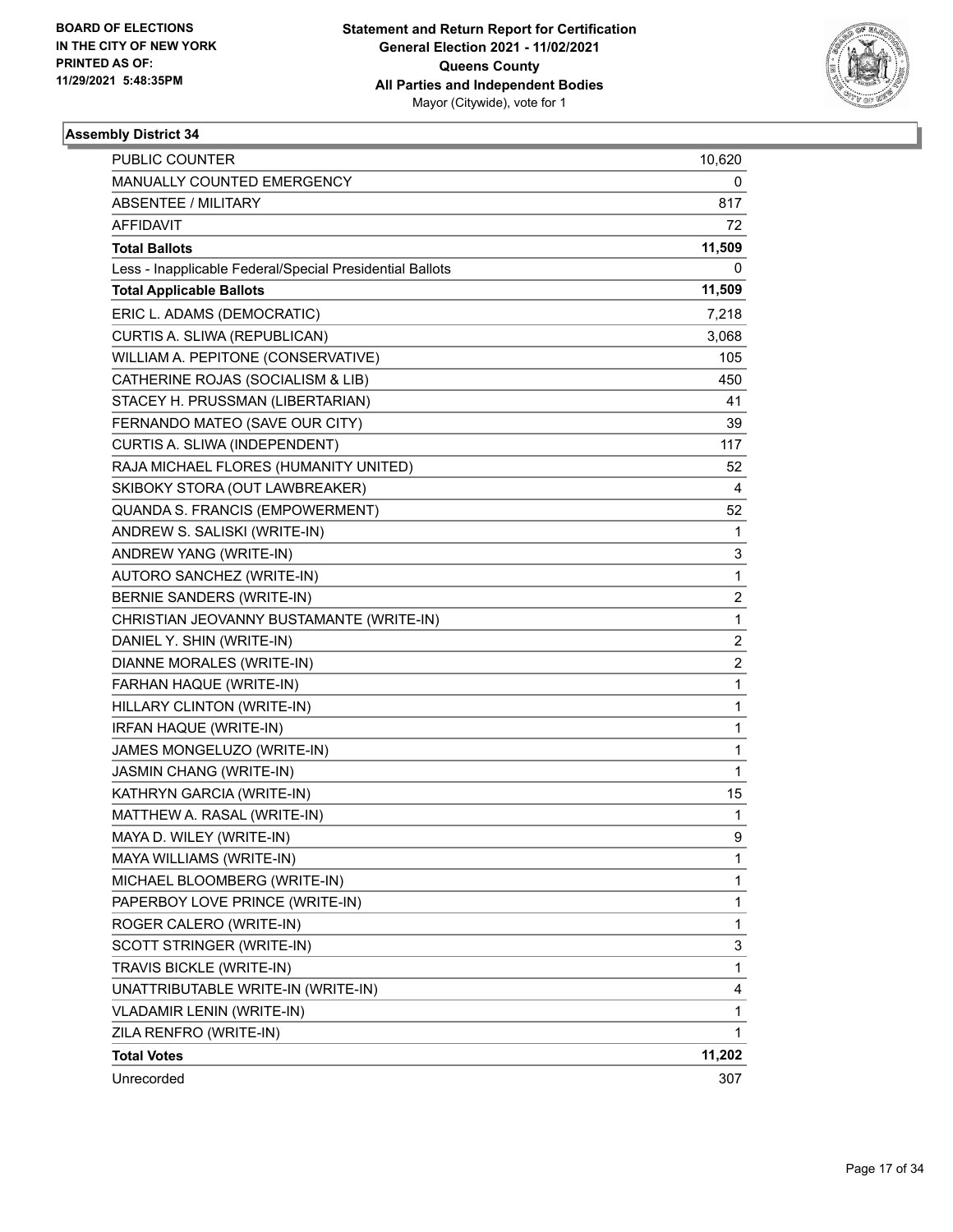

| PUBLIC COUNTER                                           | 8,836 |
|----------------------------------------------------------|-------|
| <b>MANUALLY COUNTED EMERGENCY</b>                        | 0     |
| <b>ABSENTEE / MILITARY</b>                               | 680   |
| <b>AFFIDAVIT</b>                                         | 40    |
| <b>Total Ballots</b>                                     | 9,556 |
| Less - Inapplicable Federal/Special Presidential Ballots | 0     |
| <b>Total Applicable Ballots</b>                          | 9,556 |
| ERIC L. ADAMS (DEMOCRATIC)                               | 6,523 |
| CURTIS A. SLIWA (REPUBLICAN)                             | 2,376 |
| WILLIAM A. PEPITONE (CONSERVATIVE)                       | 79    |
| CATHERINE ROJAS (SOCIALISM & LIB)                        | 190   |
| STACEY H. PRUSSMAN (LIBERTARIAN)                         | 18    |
| FERNANDO MATEO (SAVE OUR CITY)                           | 26    |
| CURTIS A. SLIWA (INDEPENDENT)                            | 71    |
| RAJA MICHAEL FLORES (HUMANITY UNITED)                    | 20    |
| SKIBOKY STORA (OUT LAWBREAKER)                           | 0     |
| QUANDA S. FRANCIS (EMPOWERMENT)                          | 41    |
| ANDREW YANG (WRITE-IN)                                   | 2     |
| <b>BEN KALLOS (WRITE-IN)</b>                             | 1     |
| CONSTA CONSTANTINIDES (WRITE-IN)                         | 1     |
| CORY PROVAST (WRITE-IN)                                  | 1     |
| DIANNE MORALES (WRITE-IN)                                | 1     |
| HIRAM MONSERRATE (WRITE-IN)                              | 2     |
| JASON R. MUDD (WRITE-IN)                                 | 1     |
| KARL M. COOPER (WRITE-IN)                                | 3     |
| KATHRYN GARCIA (WRITE-IN)                                | 4     |
| <b>MARK BIBLIS (WRITE-IN)</b>                            | 1     |
| MAYA D. WILEY (WRITE-IN)                                 | 4     |
| MICHAEL BLOOMBERG (WRITE-IN)                             | 2     |
| MICKEY MOUSE (WRITE-IN)                                  | 1     |
| OMMAS L. GRAHAM (WRITE-IN)                               | 1     |
| PAPERBOY LOVE PRINCE (WRITE-IN)                          | 1     |
| SCOTT STRINGER (WRITE-IN)                                | 1     |
| UNATTRIBUTABLE WRITE-IN (WRITE-IN)                       | 3     |
| <b>Total Votes</b>                                       | 9,374 |
| Unrecorded                                               | 182   |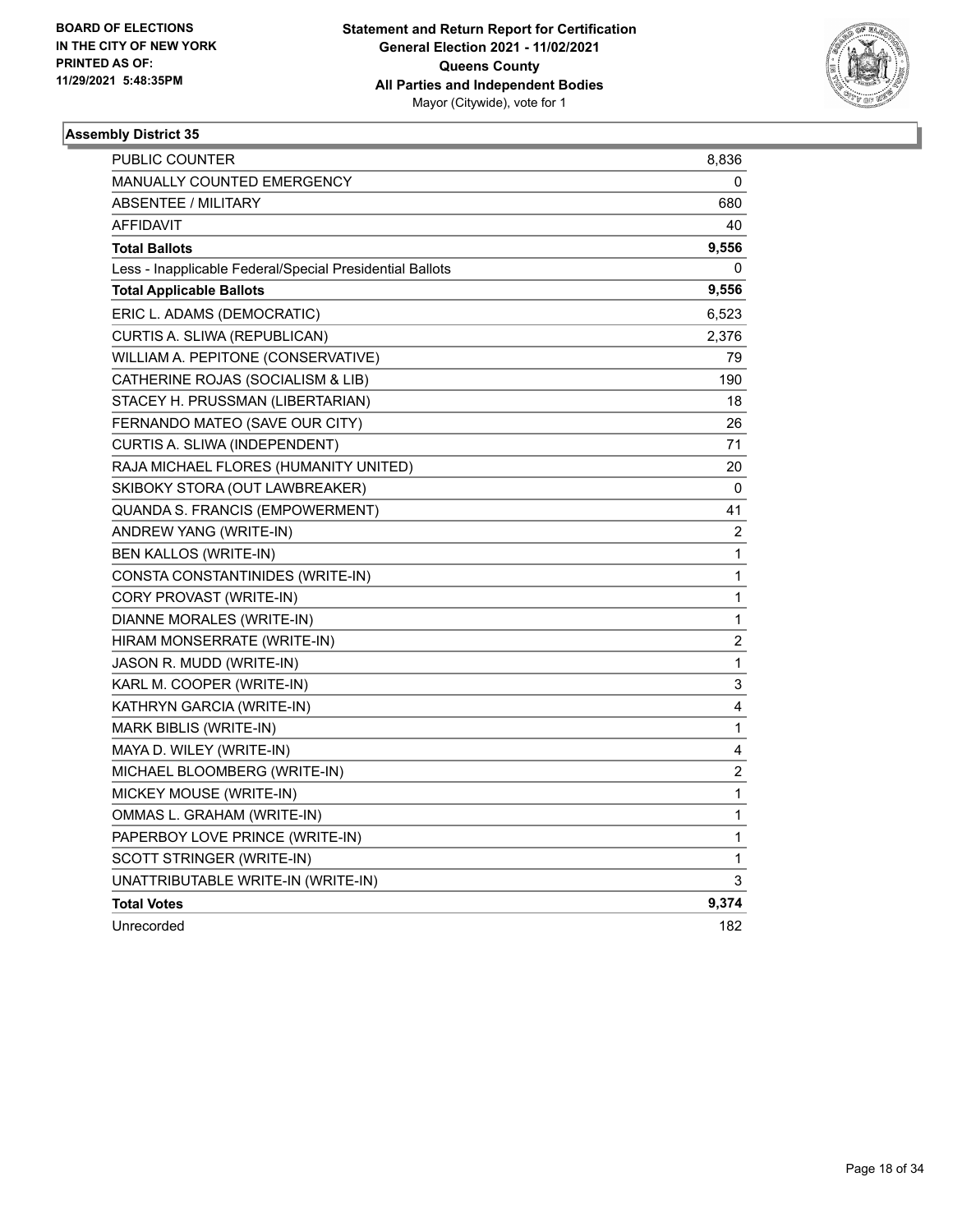

| <b>PUBLIC COUNTER</b>                                    | 17,307                  |
|----------------------------------------------------------|-------------------------|
| MANUALLY COUNTED EMERGENCY                               | 0                       |
| <b>ABSENTEE / MILITARY</b>                               | 1,223                   |
| AFFIDAVIT                                                | 183                     |
| <b>Total Ballots</b>                                     | 18,713                  |
| Less - Inapplicable Federal/Special Presidential Ballots | 0                       |
| <b>Total Applicable Ballots</b>                          | 18,713                  |
| ERIC L. ADAMS (DEMOCRATIC)                               | 11,095                  |
| CURTIS A. SLIWA (REPUBLICAN)                             | 5,291                   |
| WILLIAM A. PEPITONE (CONSERVATIVE)                       | 188                     |
| CATHERINE ROJAS (SOCIALISM & LIB)                        | 1,078                   |
| STACEY H. PRUSSMAN (LIBERTARIAN)                         | 72                      |
| FERNANDO MATEO (SAVE OUR CITY)                           | 26                      |
| CURTIS A. SLIWA (INDEPENDENT)                            | 194                     |
| RAJA MICHAEL FLORES (HUMANITY UNITED)                    | 67                      |
| SKIBOKY STORA (OUT LAWBREAKER)                           | $\overline{2}$          |
| QUANDA S. FRANCIS (EMPOWERMENT)                          | 92                      |
| AKEEM BROWDER (WRITE-IN)                                 | 1                       |
| AL SHARPTON (WRITE-IN)                                   | 1                       |
| ALEXANDER BOEHM (WRITE-IN)                               | 2                       |
| ALEXANDRIA OCASIO-CORTEZ (WRITE-IN)                      | $\overline{\mathbf{c}}$ |
| AMBER A LEE FROST (WRITE-IN)                             | 1                       |
| ANDREW M. SALISKI (WRITE-IN)                             | 1                       |
| ANDREW YANG (WRITE-IN)                                   | 8                       |
| ANDY AVILA (WRITE-IN)                                    | 1                       |
| ANTONIO CONTE (WRITE-IN)                                 | 1                       |
| APRIL GLICK (WRITE-IN)                                   | 1                       |
| <b>BART SIMPSON (WRITE-IN)</b>                           | 1                       |
| BERNIE SANDERS (WRITE-IN)                                | $\overline{2}$          |
| <b>BING BONG (WRITE-IN)</b>                              | 1                       |
| BRYANT GLOVER (WRITE-IN)                                 | 1                       |
| <b>BURTON LANDESMAN (WRITE-IN)</b>                       | $\overline{c}$          |
| CATHY GARCIA (WRITE-IN)                                  | 1                       |
| CHARLES BARRON (WRITE-IN)                                | 1                       |
| CHMSTOS RENTOS (WRITE-IN)                                | 1                       |
| CHRIS CUOMO (WRITE-IN)                                   | 1                       |
| CHRISTINE MAHON (WRITE-IN)                               | 1                       |
| CHRISTINE QUINN (WRITE-IN)                               | 1                       |
| CIARA SIDELL (WRITE-IN)                                  | 1                       |
| CYNTHIA NIXON (WRITE-IN)                                 | 1                       |
| DAVID MICHEAL PRICE (WRITE-IN)                           | 1                       |
| DIANNE MORALES (WRITE-IN)                                | 1                       |
| DIVYA SUNDARAM (WRITE-IN)                                | 1                       |
| ELMO FROG (WRITE-IN)                                     | 1                       |
| EVIE HANTZOPOULOS (WRITE-IN)                             | 3                       |
| FATIMA ZAHARA LAKRAFLI (WRITE-IN)                        | 1                       |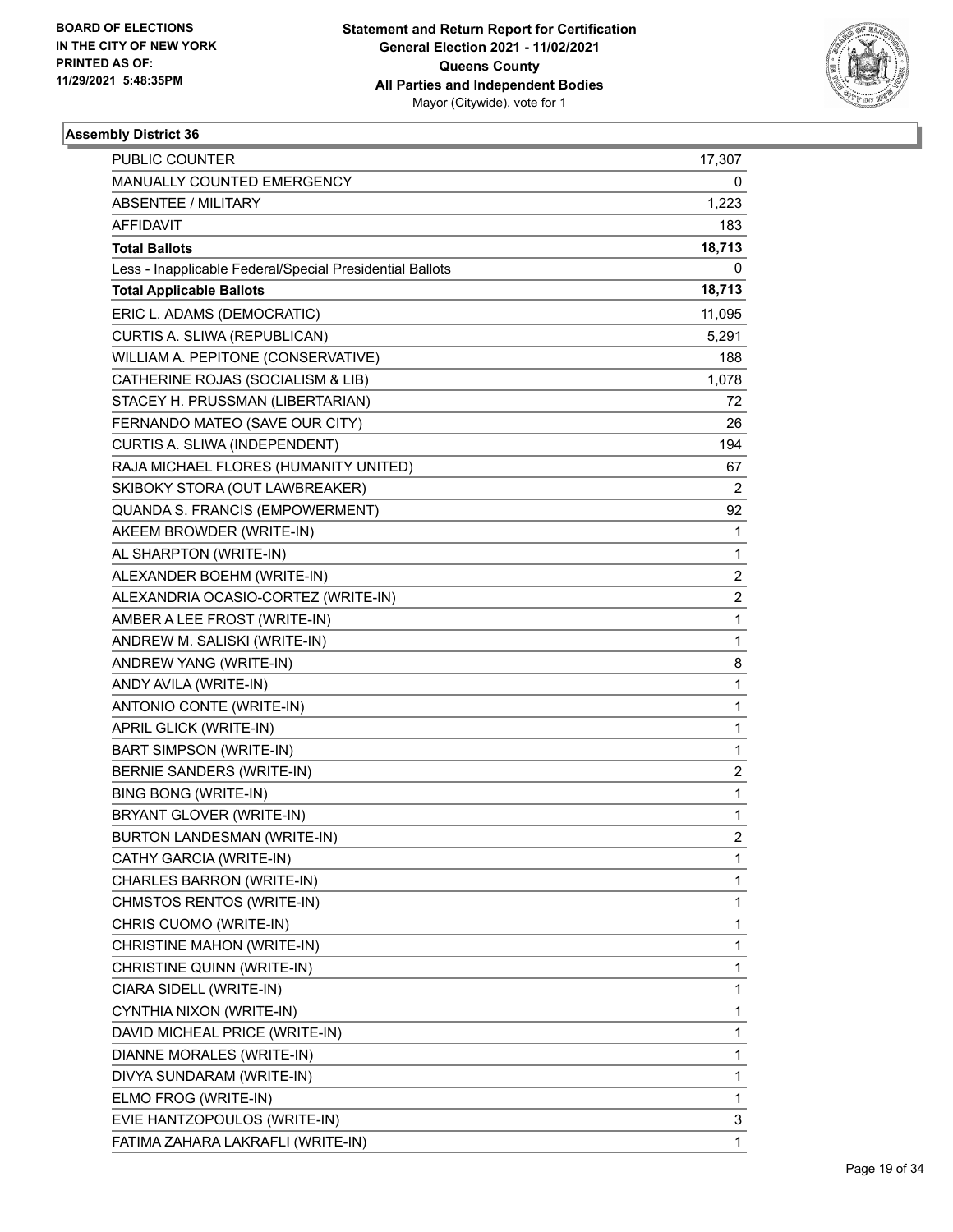

| JAMES HARDEN (WRITE-IN)<br>1<br>JASON FELDMAN (WRITE-IN)<br>1<br>JOANA CORKLIN (WRITE-IN)<br>1<br>JUAN CARLOS MOLINA (WRITE-IN)<br>1<br>$\overline{2}$<br>JULIUS RANDLE (WRITE-IN)<br>KATHRYN GARCIA (WRITE-IN)<br>39<br>KIM KARDASHIAN (WRITE-IN)<br>1<br>1<br>KOSTA HALKIAS (WRITE-IN)<br>LAUREN RACHEL GRAY (WRITE-IN)<br>1<br>MATIGAN NAGLE (WRITE-IN)<br>1<br>7<br>MAYA D WILEY (WRITE-IN)<br>MAYA D. WILEY (WRITE-IN)<br>23<br>MEGAN CARPENTER (WRITE-IN)<br>1<br>1<br>MICHAEL BLOOMBERG (WRITE-IN)<br>MILO KAMINSKY (WRITE-IN)<br>2<br>MOHAMMED IQBAL (WRITE-IN)<br>1<br>1<br>MURPHY RINGER (WRITE-IN)<br>NICHOLAS SMYTHE (WRITE-IN)<br>1<br>PAPERBOY LOVE PRINCE (WRITE-IN)<br>2<br>1<br>PATTI LU PONE (WRITE-IN)<br>PAUL KEV KEV FULLARD (WRITE-IN)<br>1<br>RICHARD WAYNE KING (WRITE-IN)<br>1<br>ROBERT JOHN LIBERTO (WRITE-IN)<br>1<br>ROBERT LIEBERWISE (WRITE-IN)<br>1<br>ROBERT LIEBOWITZ (WRITE-IN)<br>2<br>1<br>ROGER CALERO (WRITE-IN)<br>SAM SEDER (WRITE-IN)<br>1<br>SARAH DEAN (WRITE-IN)<br>1<br>SCOTT STRINGER (WRITE-IN)<br>5<br>SEAN DONOVAN (WRITE-IN)<br>1 |
|--------------------------------------------------------------------------------------------------------------------------------------------------------------------------------------------------------------------------------------------------------------------------------------------------------------------------------------------------------------------------------------------------------------------------------------------------------------------------------------------------------------------------------------------------------------------------------------------------------------------------------------------------------------------------------------------------------------------------------------------------------------------------------------------------------------------------------------------------------------------------------------------------------------------------------------------------------------------------------------------------------------------------------------------------------------------------------------|
|                                                                                                                                                                                                                                                                                                                                                                                                                                                                                                                                                                                                                                                                                                                                                                                                                                                                                                                                                                                                                                                                                      |
|                                                                                                                                                                                                                                                                                                                                                                                                                                                                                                                                                                                                                                                                                                                                                                                                                                                                                                                                                                                                                                                                                      |
|                                                                                                                                                                                                                                                                                                                                                                                                                                                                                                                                                                                                                                                                                                                                                                                                                                                                                                                                                                                                                                                                                      |
|                                                                                                                                                                                                                                                                                                                                                                                                                                                                                                                                                                                                                                                                                                                                                                                                                                                                                                                                                                                                                                                                                      |
|                                                                                                                                                                                                                                                                                                                                                                                                                                                                                                                                                                                                                                                                                                                                                                                                                                                                                                                                                                                                                                                                                      |
|                                                                                                                                                                                                                                                                                                                                                                                                                                                                                                                                                                                                                                                                                                                                                                                                                                                                                                                                                                                                                                                                                      |
|                                                                                                                                                                                                                                                                                                                                                                                                                                                                                                                                                                                                                                                                                                                                                                                                                                                                                                                                                                                                                                                                                      |
|                                                                                                                                                                                                                                                                                                                                                                                                                                                                                                                                                                                                                                                                                                                                                                                                                                                                                                                                                                                                                                                                                      |
|                                                                                                                                                                                                                                                                                                                                                                                                                                                                                                                                                                                                                                                                                                                                                                                                                                                                                                                                                                                                                                                                                      |
|                                                                                                                                                                                                                                                                                                                                                                                                                                                                                                                                                                                                                                                                                                                                                                                                                                                                                                                                                                                                                                                                                      |
|                                                                                                                                                                                                                                                                                                                                                                                                                                                                                                                                                                                                                                                                                                                                                                                                                                                                                                                                                                                                                                                                                      |
|                                                                                                                                                                                                                                                                                                                                                                                                                                                                                                                                                                                                                                                                                                                                                                                                                                                                                                                                                                                                                                                                                      |
|                                                                                                                                                                                                                                                                                                                                                                                                                                                                                                                                                                                                                                                                                                                                                                                                                                                                                                                                                                                                                                                                                      |
|                                                                                                                                                                                                                                                                                                                                                                                                                                                                                                                                                                                                                                                                                                                                                                                                                                                                                                                                                                                                                                                                                      |
|                                                                                                                                                                                                                                                                                                                                                                                                                                                                                                                                                                                                                                                                                                                                                                                                                                                                                                                                                                                                                                                                                      |
|                                                                                                                                                                                                                                                                                                                                                                                                                                                                                                                                                                                                                                                                                                                                                                                                                                                                                                                                                                                                                                                                                      |
|                                                                                                                                                                                                                                                                                                                                                                                                                                                                                                                                                                                                                                                                                                                                                                                                                                                                                                                                                                                                                                                                                      |
|                                                                                                                                                                                                                                                                                                                                                                                                                                                                                                                                                                                                                                                                                                                                                                                                                                                                                                                                                                                                                                                                                      |
|                                                                                                                                                                                                                                                                                                                                                                                                                                                                                                                                                                                                                                                                                                                                                                                                                                                                                                                                                                                                                                                                                      |
|                                                                                                                                                                                                                                                                                                                                                                                                                                                                                                                                                                                                                                                                                                                                                                                                                                                                                                                                                                                                                                                                                      |
|                                                                                                                                                                                                                                                                                                                                                                                                                                                                                                                                                                                                                                                                                                                                                                                                                                                                                                                                                                                                                                                                                      |
|                                                                                                                                                                                                                                                                                                                                                                                                                                                                                                                                                                                                                                                                                                                                                                                                                                                                                                                                                                                                                                                                                      |
|                                                                                                                                                                                                                                                                                                                                                                                                                                                                                                                                                                                                                                                                                                                                                                                                                                                                                                                                                                                                                                                                                      |
|                                                                                                                                                                                                                                                                                                                                                                                                                                                                                                                                                                                                                                                                                                                                                                                                                                                                                                                                                                                                                                                                                      |
|                                                                                                                                                                                                                                                                                                                                                                                                                                                                                                                                                                                                                                                                                                                                                                                                                                                                                                                                                                                                                                                                                      |
|                                                                                                                                                                                                                                                                                                                                                                                                                                                                                                                                                                                                                                                                                                                                                                                                                                                                                                                                                                                                                                                                                      |
|                                                                                                                                                                                                                                                                                                                                                                                                                                                                                                                                                                                                                                                                                                                                                                                                                                                                                                                                                                                                                                                                                      |
|                                                                                                                                                                                                                                                                                                                                                                                                                                                                                                                                                                                                                                                                                                                                                                                                                                                                                                                                                                                                                                                                                      |
|                                                                                                                                                                                                                                                                                                                                                                                                                                                                                                                                                                                                                                                                                                                                                                                                                                                                                                                                                                                                                                                                                      |
| STEFANI GERMANOTTA (WRITE-IN)<br>1                                                                                                                                                                                                                                                                                                                                                                                                                                                                                                                                                                                                                                                                                                                                                                                                                                                                                                                                                                                                                                                   |
| 1<br>STEVE FOX (WRITE-IN)                                                                                                                                                                                                                                                                                                                                                                                                                                                                                                                                                                                                                                                                                                                                                                                                                                                                                                                                                                                                                                                            |
| 1<br>STEVEN FOX (WRITE-IN)                                                                                                                                                                                                                                                                                                                                                                                                                                                                                                                                                                                                                                                                                                                                                                                                                                                                                                                                                                                                                                                           |
| SUE KIM (WRITE-IN)<br>1                                                                                                                                                                                                                                                                                                                                                                                                                                                                                                                                                                                                                                                                                                                                                                                                                                                                                                                                                                                                                                                              |
| 1<br>TURD FERGUSON (WRITE-IN)                                                                                                                                                                                                                                                                                                                                                                                                                                                                                                                                                                                                                                                                                                                                                                                                                                                                                                                                                                                                                                                        |
| UNATTRIBUTABLE WRITE-IN (WRITE-IN)<br>14                                                                                                                                                                                                                                                                                                                                                                                                                                                                                                                                                                                                                                                                                                                                                                                                                                                                                                                                                                                                                                             |
|                                                                                                                                                                                                                                                                                                                                                                                                                                                                                                                                                                                                                                                                                                                                                                                                                                                                                                                                                                                                                                                                                      |
| UNCOUNTED WRITE-IN PER STATUTE (WRITE-IN)<br>2                                                                                                                                                                                                                                                                                                                                                                                                                                                                                                                                                                                                                                                                                                                                                                                                                                                                                                                                                                                                                                       |
| 2<br>ZHORAN MAMDANI (WRITE-IN)                                                                                                                                                                                                                                                                                                                                                                                                                                                                                                                                                                                                                                                                                                                                                                                                                                                                                                                                                                                                                                                       |
| $\overline{2}$<br>ZOHRAN MAMDANI (WRITE-IN)                                                                                                                                                                                                                                                                                                                                                                                                                                                                                                                                                                                                                                                                                                                                                                                                                                                                                                                                                                                                                                          |
| <b>Total Votes</b><br>18,280                                                                                                                                                                                                                                                                                                                                                                                                                                                                                                                                                                                                                                                                                                                                                                                                                                                                                                                                                                                                                                                         |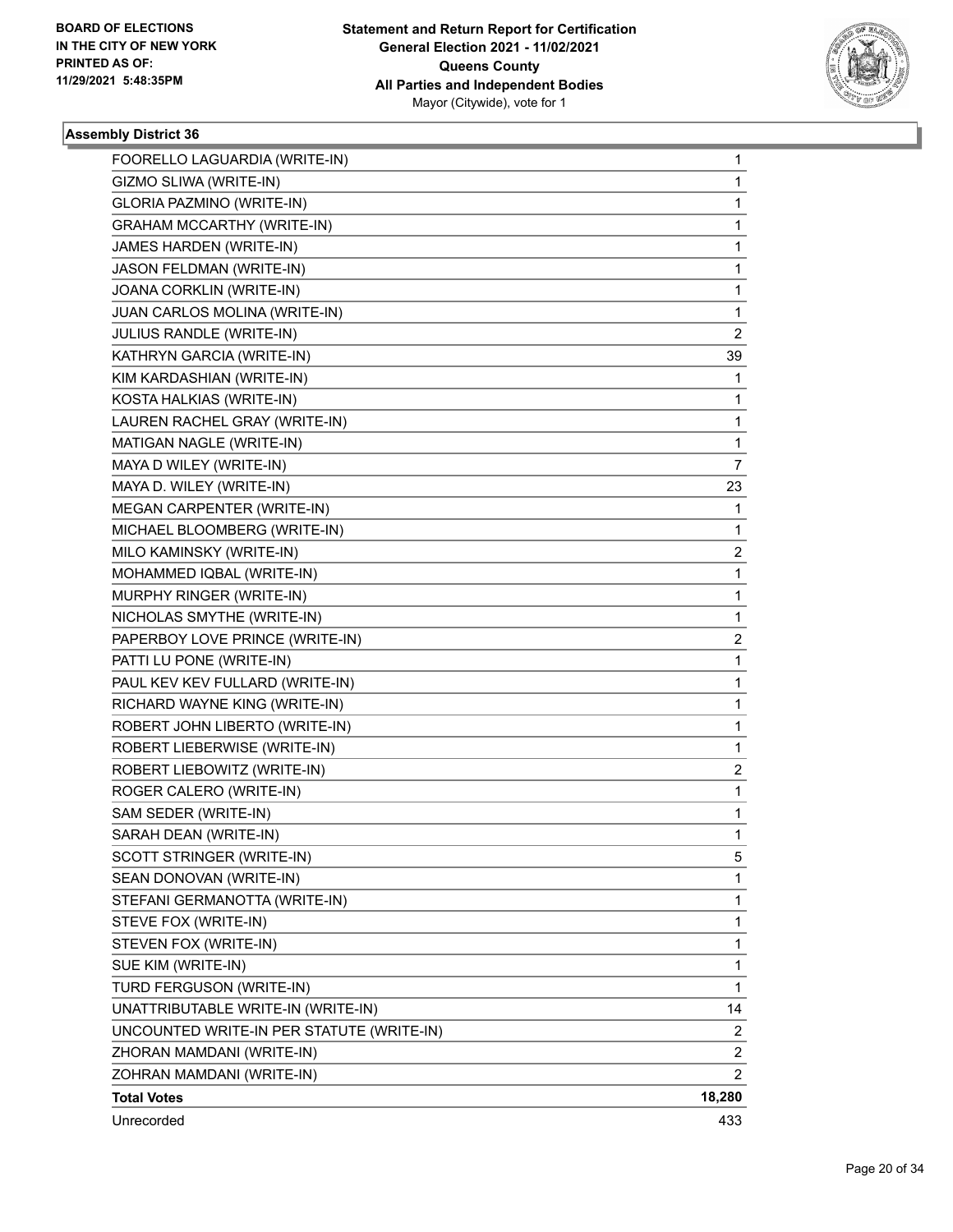

| PUBLIC COUNTER                                           | 15,516       |
|----------------------------------------------------------|--------------|
| MANUALLY COUNTED EMERGENCY                               | 0            |
| <b>ABSENTEE / MILITARY</b>                               | 964          |
| AFFIDAVIT                                                | 142          |
| <b>Total Ballots</b>                                     | 16,622       |
| Less - Inapplicable Federal/Special Presidential Ballots | 0            |
| <b>Total Applicable Ballots</b>                          | 16,622       |
| ERIC L. ADAMS (DEMOCRATIC)                               | 10,694       |
| CURTIS A. SLIWA (REPUBLICAN)                             | 4,046        |
| WILLIAM A. PEPITONE (CONSERVATIVE)                       | 143          |
| CATHERINE ROJAS (SOCIALISM & LIB)                        | 910          |
| STACEY H. PRUSSMAN (LIBERTARIAN)                         | 63           |
| FERNANDO MATEO (SAVE OUR CITY)                           | 27           |
| CURTIS A. SLIWA (INDEPENDENT)                            | 181          |
| RAJA MICHAEL FLORES (HUMANITY UNITED)                    | 52           |
| SKIBOKY STORA (OUT LAWBREAKER)                           | 7            |
| QUANDA S. FRANCIS (EMPOWERMENT)                          | 74           |
| ALEXANDRIA OCASIO-CORTEZ (WRITE-IN)                      | 1            |
| ANDREW YANG (WRITE-IN)                                   | 4            |
| ART CHANG (WRITE-IN)                                     | 1            |
| <b>BRIAN LEHRER (WRITE-IN)</b>                           | 1            |
| DAVE COLON (WRITE-IN)                                    | 1            |
| DAVID JUSKOW (WRITE-IN)                                  | 1            |
| DIANNE MORALES (WRITE-IN)                                | 3            |
| DONALD DUCK (WRITE-IN)                                   | 1            |
| DONALD J. TRUMP (WRITE-IN)                               | 1            |
| DR. SHARON M. CADIZ (WRITE-IN)                           | 1            |
| ERIC ANDRE (WRITE-IN)                                    | 2            |
| ERIC PAVON (WRITE-IN)                                    | 1            |
| <b>GALE BREWER (WRITE-IN)</b>                            | $\mathbf{1}$ |
| INDIA WALTON (WRITE-IN)                                  | 1            |
| JACKSON BAHN (WRITE-IN)                                  | 1            |
| JEAN-LUC PICARD (WRITE-IN)                               | 1            |
| JIMMY VAN BRAMER (WRITE-IN)                              | 2            |
| JOCELYN TAYLOR (WRITE-IN)                                | 1            |
| JOSEPH HAYES (WRITE-IN)                                  | 1            |
| KATHRYN GARCIA (WRITE-IN)                                | 40           |
| LAUREN GRAY (WRITE-IN)                                   | 1            |
| LAUREN J. WYNER (WRITE-IN)                               | 1            |
| LOGAN P. FLOTTE (WRITE-IN)                               | 1            |
| MAYA D. WILEY (WRITE-IN)                                 | 34           |
| MICHAEL BLOOMBERG (WRITE-IN)                             | 3            |
| MICHAEL E LANDGMAN (WRITE-IN)                            | 1            |
| MICKEY MOUSE (WRITE-IN)                                  | 1            |
| MIKE SAMDMEL (WRITE-IN)                                  | 1            |
| NICK GREENWARD (WRITE-IN)                                | 1            |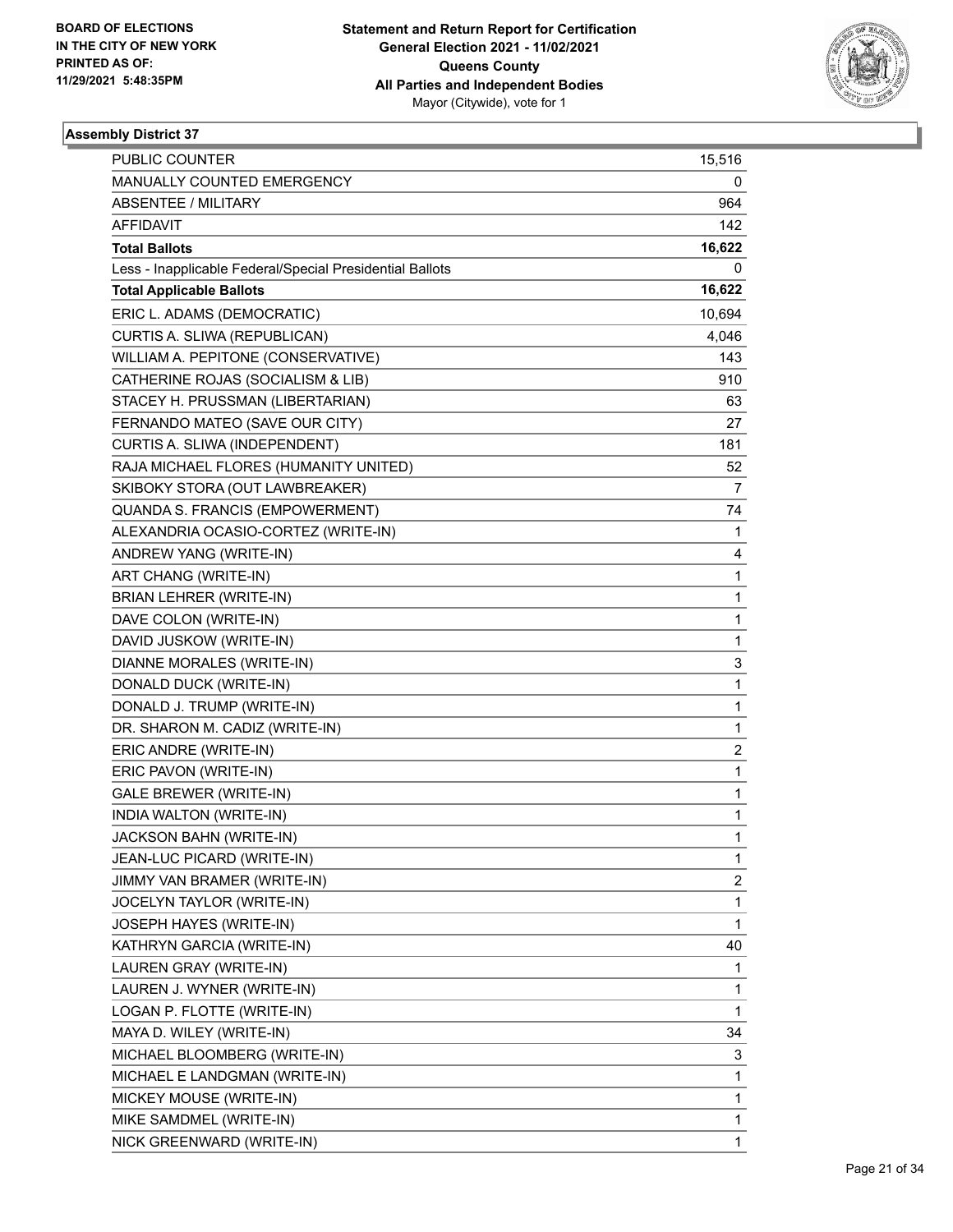

| PAPERBOY LOVE PRINCE (WRITE-IN)           | 4      |
|-------------------------------------------|--------|
| SCOTT STRINGER (WRITE-IN)                 | 4      |
| SEAN MEEHAN (WRITE-IN)                    |        |
| TIFFANY CABAN (WRITE-IN)                  |        |
| UNATTRIBUTABLE WRITE-IN (WRITE-IN)        | 9      |
| UNCOUNTED WRITE-IN PER STATUTE (WRITE-IN) |        |
| VIVIAN LEE (WRITE-IN)                     | 2      |
| WALTER N IWACHIW (WRITE-IN)               |        |
| YULIYA LEVINA (WRITE-IN)                  |        |
| <b>Total Votes</b>                        | 16,331 |
| Unrecorded                                | 291    |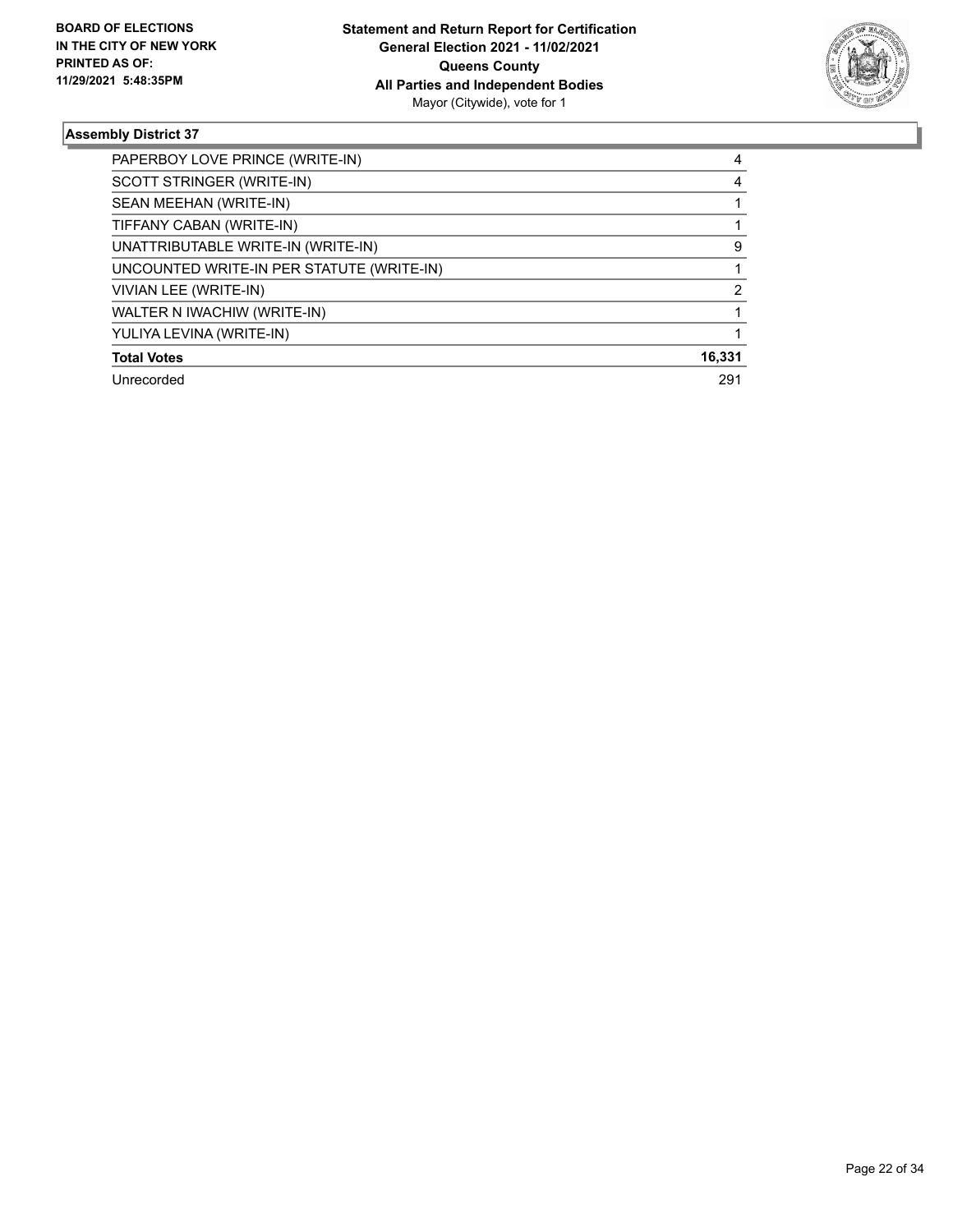

| PUBLIC COUNTER                                           | 10,129 |
|----------------------------------------------------------|--------|
| <b>MANUALLY COUNTED EMERGENCY</b>                        | 0      |
| <b>ABSENTEE / MILITARY</b>                               | 643    |
| <b>AFFIDAVIT</b>                                         | 42     |
| <b>Total Ballots</b>                                     | 10,814 |
| Less - Inapplicable Federal/Special Presidential Ballots | 0      |
| <b>Total Applicable Ballots</b>                          | 10,814 |
| ERIC L. ADAMS (DEMOCRATIC)                               | 5,334  |
| CURTIS A. SLIWA (REPUBLICAN)                             | 4,398  |
| WILLIAM A. PEPITONE (CONSERVATIVE)                       | 134    |
| CATHERINE ROJAS (SOCIALISM & LIB)                        | 348    |
| STACEY H. PRUSSMAN (LIBERTARIAN)                         | 26     |
| FERNANDO MATEO (SAVE OUR CITY)                           | 25     |
| CURTIS A. SLIWA (INDEPENDENT)                            | 124    |
| RAJA MICHAEL FLORES (HUMANITY UNITED)                    | 28     |
| SKIBOKY STORA (OUT LAWBREAKER)                           | 0      |
| QUANDA S. FRANCIS (EMPOWERMENT)                          | 29     |
| ANDREW YANG (WRITE-IN)                                   | 2      |
| BRIAN LEHRER (WRITE-IN)                                  | 1      |
| DIANNE MORALES (WRITE-IN)                                | 1      |
| HENRY GEORGE (WRITE-IN)                                  | 1      |
| JOSE DEL TORO (WRITE-IN)                                 | 1      |
| KATHRYN GARCIA (WRITE-IN)                                | 8      |
| LEVAR BURTON (WRITE-IN)                                  | 1      |
| MAFOZZOL HOSSAIN (WRITE-IN)                              | 1      |
| MATTHEW M GORTON (WRITE-IN)                              | 1      |
| MAYA D WILEY (WRITE-IN)                                  | 1      |
| MAYA D. WILEY (WRITE-IN)                                 | 9      |
| NICKIE KANE (WRITE-IN)                                   | 1      |
| PAUL JUSER (WRITE-IN)                                    | 1      |
| PHILLIS ISERILLO (WRITE-IN)                              | 1      |
| RAY MCGUIRE (WRITE-IN)                                   | 1      |
| SHIRLEY CHESLEIN (WRITE-IN)                              | 1      |
| TYLER JONES (WRITE-IN)                                   | 1      |
| UNATTRIBUTABLE WRITE-IN (WRITE-IN)                       | 4      |
| <b>Total Votes</b>                                       | 10,483 |
| Unrecorded                                               | 331    |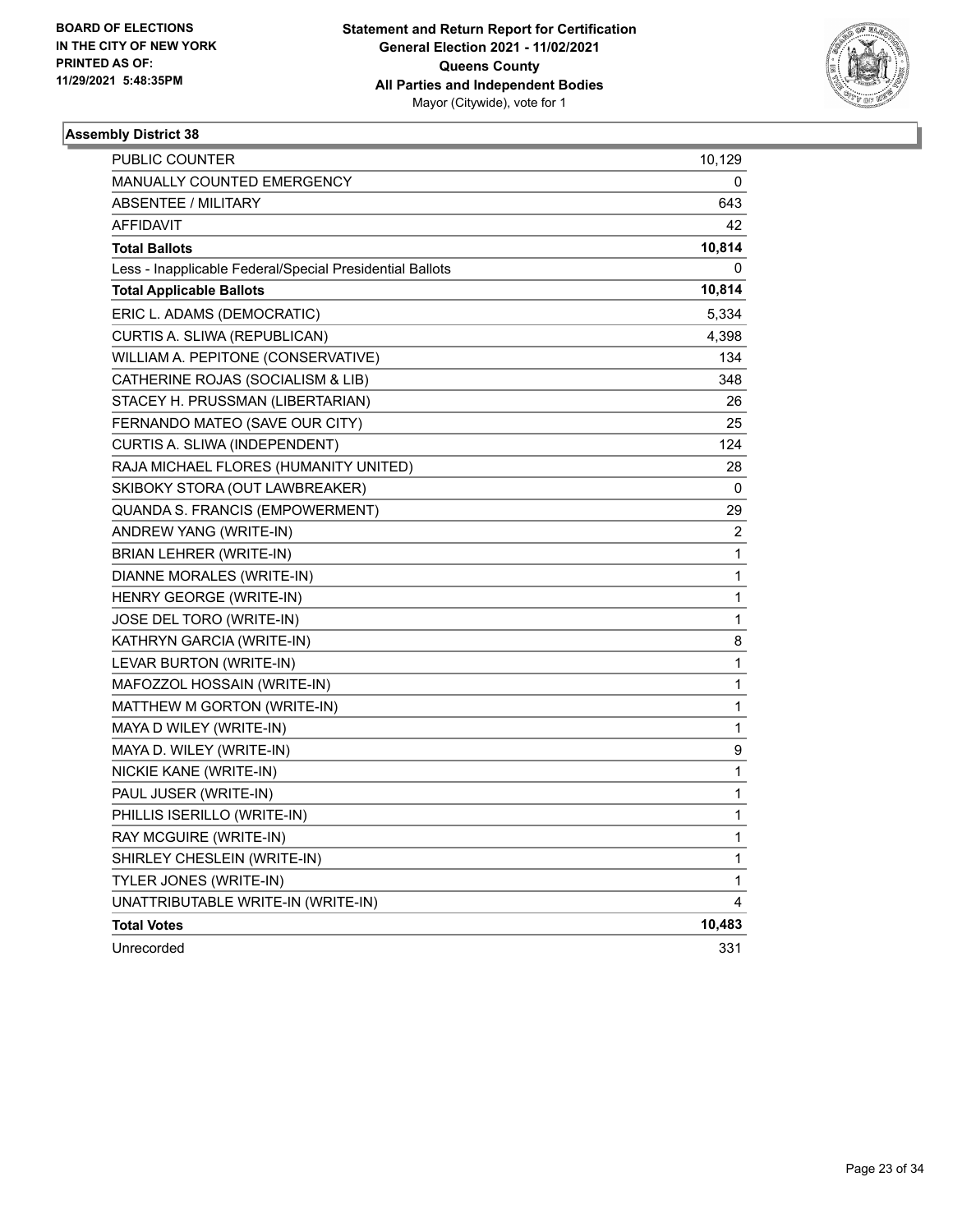

| PUBLIC COUNTER                                           | 7,825        |
|----------------------------------------------------------|--------------|
| MANUALLY COUNTED EMERGENCY                               | 0            |
| ABSENTEE / MILITARY                                      | 684          |
| AFFIDAVIT                                                | 45           |
| <b>Total Ballots</b>                                     | 8,554        |
| Less - Inapplicable Federal/Special Presidential Ballots | 0            |
| <b>Total Applicable Ballots</b>                          | 8,554        |
| ERIC L. ADAMS (DEMOCRATIC)                               | 5,446        |
| CURTIS A. SLIWA (REPUBLICAN)                             | 2,262        |
| WILLIAM A. PEPITONE (CONSERVATIVE)                       | 78           |
| CATHERINE ROJAS (SOCIALISM & LIB)                        | 338          |
| STACEY H. PRUSSMAN (LIBERTARIAN)                         | 32           |
| FERNANDO MATEO (SAVE OUR CITY)                           | 29           |
| CURTIS A. SLIWA (INDEPENDENT)                            | 61           |
| RAJA MICHAEL FLORES (HUMANITY UNITED)                    | 28           |
| SKIBOKY STORA (OUT LAWBREAKER)                           | 5            |
| QUANDA S. FRANCIS (EMPOWERMENT)                          | 41           |
| BERNIE SANDERS (WRITE-IN)                                | 1            |
| <b>BING BONG (WRITE-IN)</b>                              | 1            |
| <b>BOBBY SHURMDA (WRITE-IN)</b>                          | 1            |
| DAWN FALCONE (WRITE-IN)                                  | 1            |
| DIANNE MORALES (WRITE-IN)                                | 1            |
| FREDDY CASTIBLANCO (WRITE-IN)                            | 1            |
| KATHRYN GARCIA (WRITE-IN)                                | 5            |
| MARIAH CAREY (WRITE-IN)                                  | 1            |
| MARIANNE KABA (WRITE-IN)                                 | 1            |
| MARILYN MENDOZA (WRITE-IN)                               | 1            |
| MAYA D. WILEY (WRITE-IN)                                 | 5            |
| PAPERBOY LOVE PRINCE (WRITE-IN)                          | 1            |
| RABBI KIBRIA (WRITE-IN)                                  | 2            |
| REUBEN QUERIJERO (WRITE-IN)                              | 1            |
| RICHARD BRERY JR (WRITE-IN)                              | $\mathbf{1}$ |
| SAMANTHA KELLY (WRITE-IN)                                | 1            |
| SCOTT STRINGER (WRITE-IN)                                | 1            |
| SHAUN DONOVAN (WRITE-IN)                                 | 1            |
| STEPHANIE RUHLE (WRITE-IN)                               | 1            |
| UNATTRIBUTABLE WRITE-IN (WRITE-IN)                       | 11           |
| <b>Total Votes</b>                                       | 8,359        |
| Unrecorded                                               | 195          |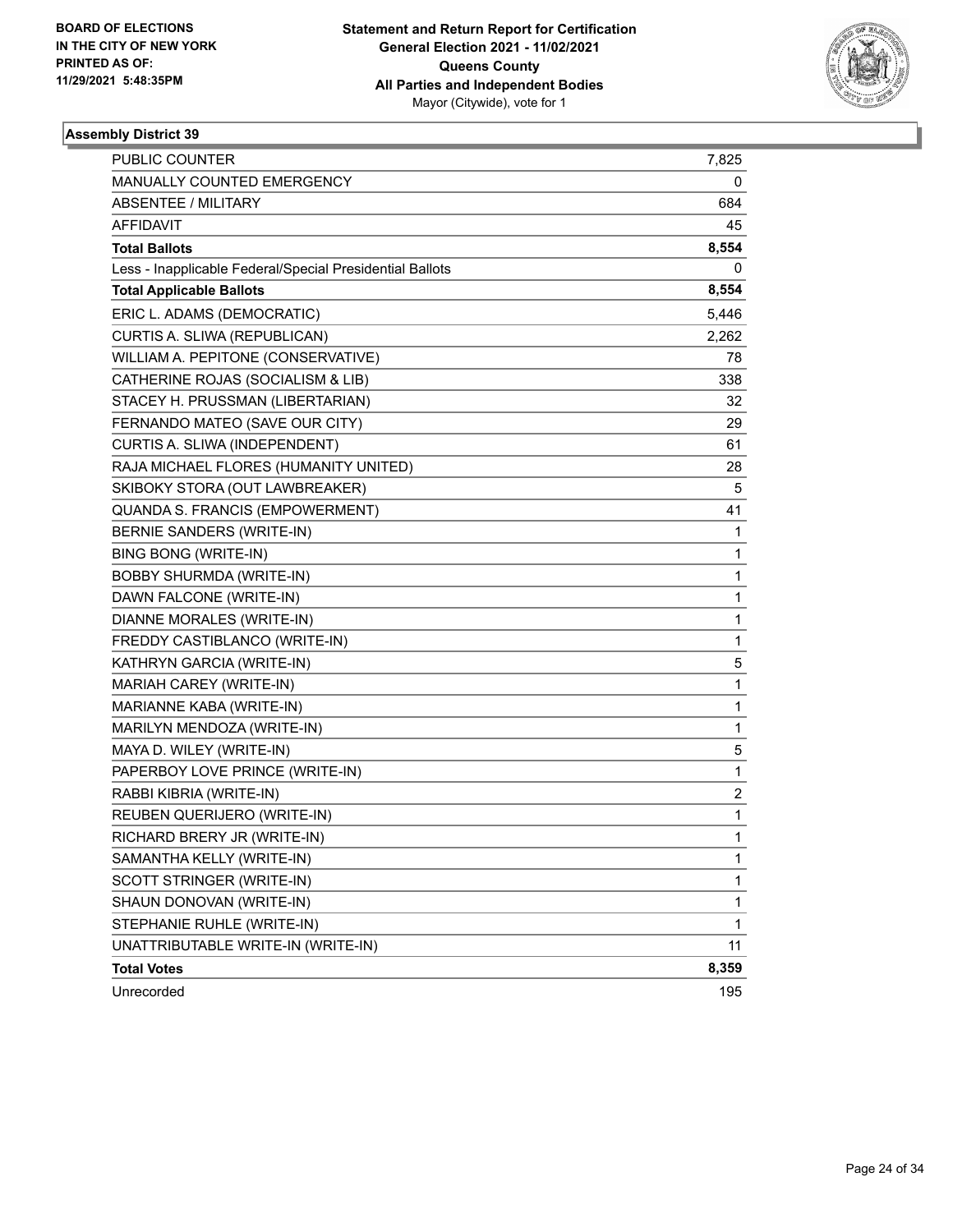

| <b>PUBLIC COUNTER</b>                                    | 10,145         |
|----------------------------------------------------------|----------------|
| MANUALLY COUNTED EMERGENCY                               | 0              |
| <b>ABSENTEE / MILITARY</b>                               | 1,176          |
| <b>AFFIDAVIT</b>                                         | 56             |
| <b>Total Ballots</b>                                     | 11,377         |
| Less - Inapplicable Federal/Special Presidential Ballots | 0              |
| <b>Total Applicable Ballots</b>                          | 11,377         |
| ERIC L. ADAMS (DEMOCRATIC)                               | 5,238          |
| CURTIS A. SLIWA (REPUBLICAN)                             | 5,144          |
| WILLIAM A. PEPITONE (CONSERVATIVE)                       | 152            |
| CATHERINE ROJAS (SOCIALISM & LIB)                        | 174            |
| STACEY H. PRUSSMAN (LIBERTARIAN)                         | 40             |
| FERNANDO MATEO (SAVE OUR CITY)                           | 31             |
| CURTIS A. SLIWA (INDEPENDENT)                            | 128            |
| RAJA MICHAEL FLORES (HUMANITY UNITED)                    | 28             |
| SKIBOKY STORA (OUT LAWBREAKER)                           | 7              |
| QUANDA S. FRANCIS (EMPOWERMENT)                          | 37             |
| ALICIA SANCHEZ (WRITE-IN)                                | $\mathbf{1}$   |
| ANDREW YANG (WRITE-IN)                                   | 10             |
| JOHN CHOE (WRITE-IN)                                     | $\mathbf{1}$   |
| JOHN LIU (WRITE-IN)                                      | $\mathbf{1}$   |
| KATHRYN GARCIA (WRITE-IN)                                | 4              |
| MARY ANN SPICIJARIC (WRITE-IN)                           | $\mathbf{1}$   |
| MAYA D. WILEY (WRITE-IN)                                 | 3              |
| NGA TRAN (WRITE-IN)                                      | $\mathbf{1}$   |
| ROBERT LIEBOWITZ (WRITE-IN)                              | $\mathbf{1}$   |
| SCOTT STRINGER (WRITE-IN)                                | $\overline{2}$ |
| STEVE ROGERS (WRITE-IN)                                  | $\mathbf{1}$   |
| THEODORE ROOSEVELT (WRITE-IN)                            | 1              |
| TYROME ZHANG (WRITE-IN)                                  | 1              |
| UNATTRIBUTABLE WRITE-IN (WRITE-IN)                       | $\overline{2}$ |
| <b>Total Votes</b>                                       | 11,009         |
| Unrecorded                                               | 368            |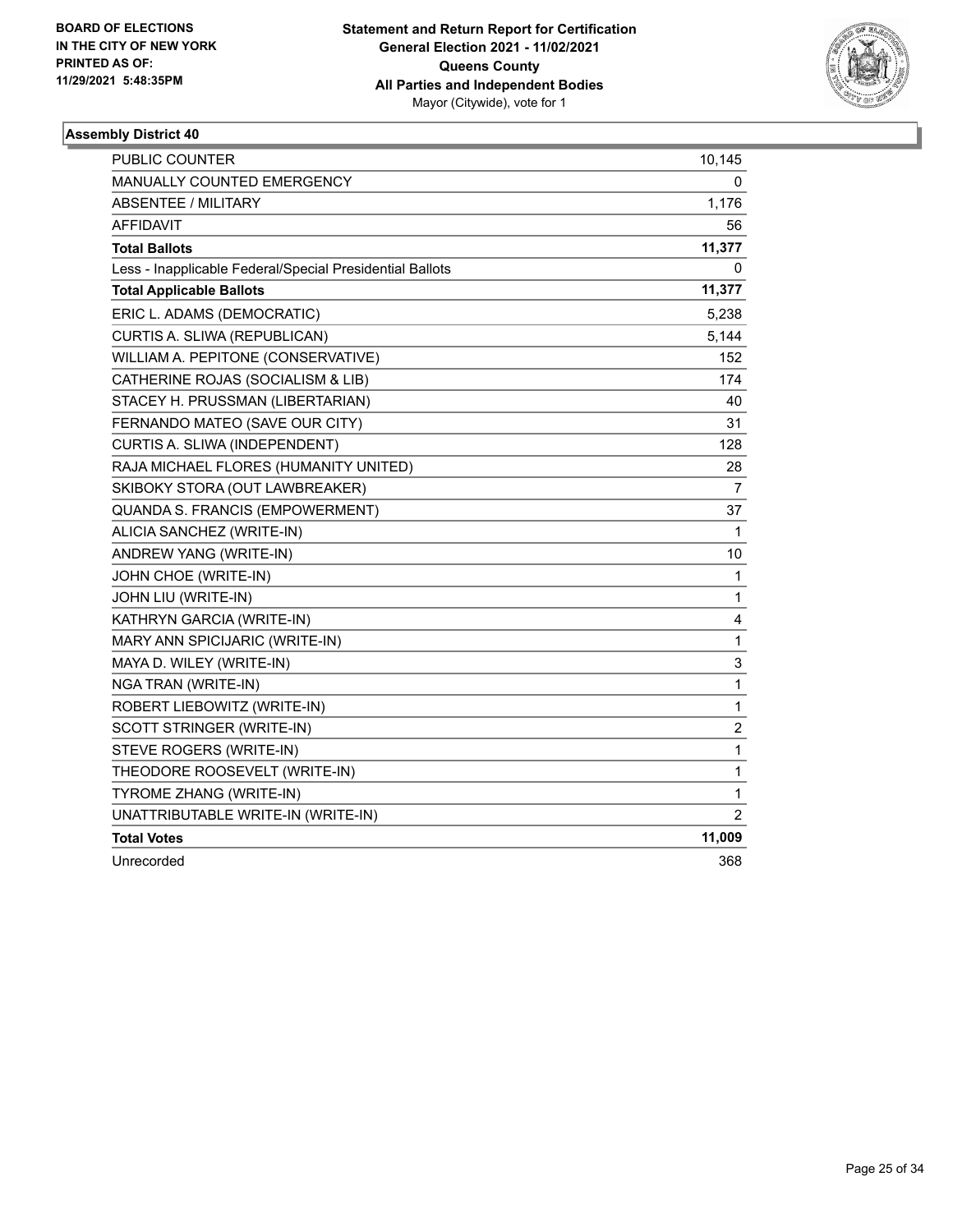

| PUBLIC COUNTER                                           | 263,688                 |
|----------------------------------------------------------|-------------------------|
| <b>MANUALLY COUNTED EMERGENCY</b>                        | 0                       |
| <b>ABSENTEE / MILITARY</b>                               | 22,294                  |
| AFFIDAVIT                                                | 1,532                   |
| <b>Total Ballots</b>                                     | 287,514                 |
| Less - Inapplicable Federal/Special Presidential Ballots | 0                       |
| <b>Total Applicable Ballots</b>                          | 287,514                 |
| ERIC L. ADAMS (DEMOCRATIC)                               | 168,451                 |
| CURTIS A. SLIWA (REPUBLICAN)                             | 97,111                  |
| WILLIAM A. PEPITONE (CONSERVATIVE)                       | 3,190                   |
| CATHERINE ROJAS (SOCIALISM & LIB)                        | 5,941                   |
| STACEY H. PRUSSMAN (LIBERTARIAN)                         | 806                     |
| FERNANDO MATEO (SAVE OUR CITY)                           | 477                     |
| CURTIS A. SLIWA (INDEPENDENT)                            | 3,076                   |
| RAJA MICHAEL FLORES (HUMANITY UNITED)                    | 577                     |
| SKIBOKY STORA (OUT LAWBREAKER)                           | 61                      |
| QUANDA S. FRANCIS (EMPOWERMENT)                          | 920                     |
| AARON ANDERSON (WRITE-IN)                                | 1                       |
| AARON JOHNSON (WRITE-IN)                                 | 1                       |
| AARON NARRAPH FERNANDO (WRITE-IN)                        | 1                       |
| ADAM SMITH (WRITE-IN)                                    | 1                       |
| ADJOA GZIFA (WRITE-IN)                                   | 1                       |
| AHARON BAIN (WRITE-IN)                                   | 1                       |
| AKEEM BROWDER (WRITE-IN)                                 | 1                       |
| AL SHARPTON (WRITE-IN)                                   | 1                       |
| ALAN CHAO YANG (WRITE-IN)                                | 1                       |
| ALAN STEIN (WRITE-IN)                                    | 2                       |
| ALEXANDER BOEHM (WRITE-IN)                               | $\overline{\mathbf{c}}$ |
| ALEXANDRIA OCASIO CORTEZ (WRITE-IN)                      | 1                       |
| ALEXANDRIA OCASIO-CORTEZ (WRITE-IN)                      | 9                       |
| ALIBERTO ROLDON (WRITE-IN)                               | 1                       |
| ALICIA SANCHEZ (WRITE-IN)                                | $\mathbf{1}$            |
| AMBER A LEE FROST (WRITE-IN)                             | 1                       |
| ANDERS LEE (WRITE-IN)                                    | 1                       |
| ANDREA SHAPIRO (WRITE-IN)                                | 1                       |
| ANDREW M CUOMO (WRITE-IN)                                | 1                       |
| ANDREW M. SALISKI (WRITE-IN)                             | 1                       |
| ANDREW S. SALISKI (WRITE-IN)                             | 1                       |
| ANDREW YANG (WRITE-IN)                                   | 78                      |
| ANDY AVILA (WRITE-IN)                                    | 1                       |
| ANDY KAUFMAN (WRITE-IN)                                  | 1                       |
| ANTHONY A RIVERS (WRITE-IN)                              | 2                       |
| ANTHONY FAUCI (WRITE-IN)                                 | 1                       |
| ANTHONY SHULTS, ESQ (WRITE-IN)                           | 2                       |
| ANTHONY WEINER (WRITE-IN)                                | 1                       |
| ANTONIO CONTE (WRITE-IN)                                 | 1                       |
|                                                          |                         |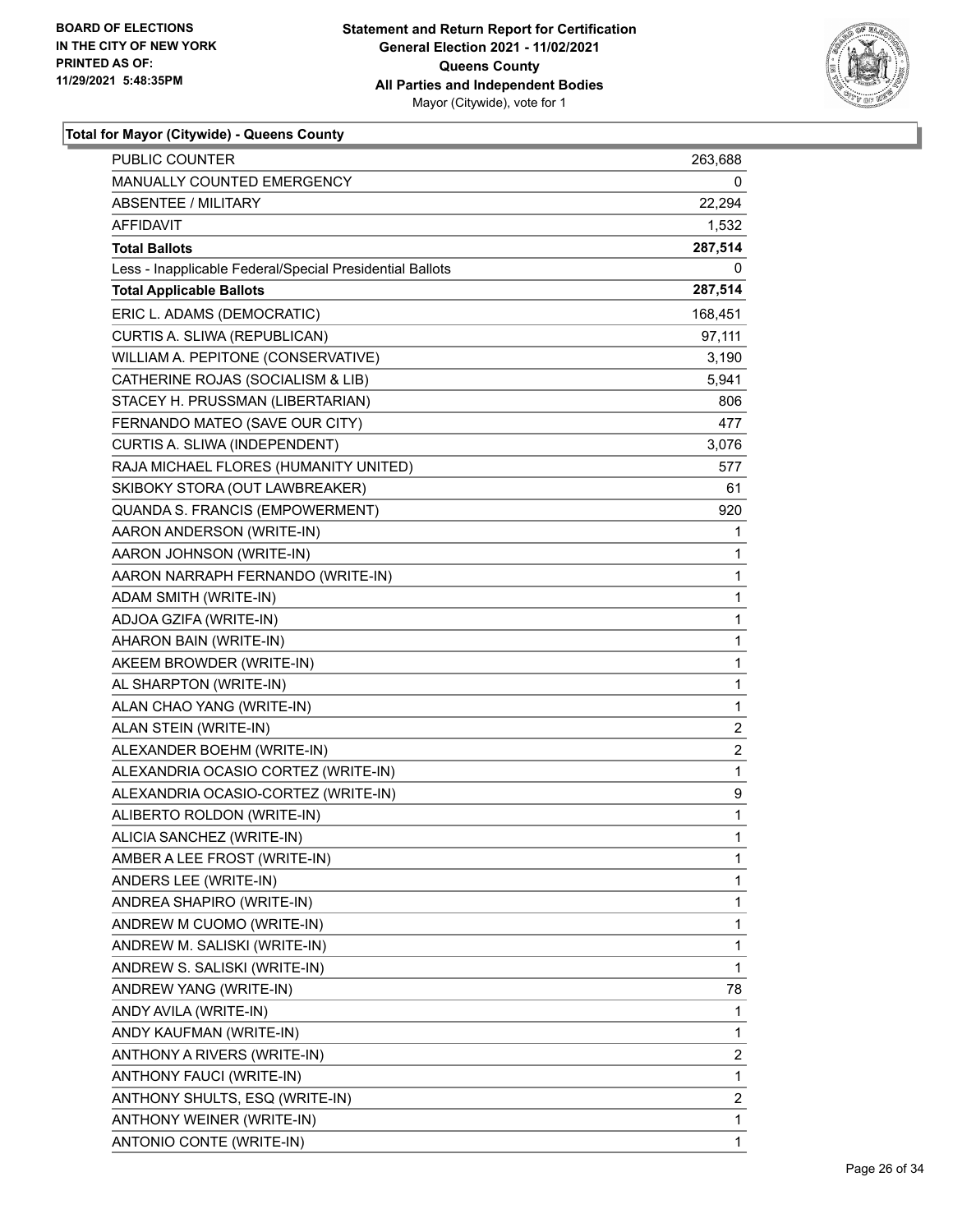

| APRIL GLICK (WRITE-IN)                   | 1              |
|------------------------------------------|----------------|
| ART CHANG (WRITE-IN)                     | $\overline{2}$ |
| ART GURWITZ (WRITE-IN)                   | 1              |
| AUTORO SANCHEZ (WRITE-IN)                | 1              |
| <b>BARACK OBAMA (WRITE-IN)</b>           | 1              |
| BARBARA ST. JOHN (WRITE-IN)              | 1              |
| BART SIMPSON (WRITE-IN)                  | 1              |
| BEN KALLOS (WRITE-IN)                    | 1              |
| <b>BEN PETLIART (WRITE-IN)</b>           | 1              |
| BERNIE SANDERS (WRITE-IN)                | 6              |
| BILL DE BLASIO (WRITE-IN)                | $\overline{2}$ |
| BILL THOMPSON (WRITE-IN)                 | 1              |
| <b>BING BONG (WRITE-IN)</b>              | 2              |
| <b>BOB BENDER (WRITE-IN)</b>             | 1              |
| <b>BOBA FETT (WRITE-IN)</b>              | 1              |
| <b>BOBBY SHURMDA (WRITE-IN)</b>          | 1              |
| <b>BRADY GALLEGHER (WRITE-IN)</b>        | 1              |
| BRANDON L. GUERERO (WRITE-IN)            | 1              |
| <b>BRIAN BARNWELL (WRITE-IN)</b>         | 1              |
| <b>BRIAN COLE (WRITE-IN)</b>             | 1              |
| BRIAN LEHRER (WRITE-IN)                  | $\overline{a}$ |
| BRYANT GLOVER (WRITE-IN)                 | 1              |
| BURTON LANDESMAN (WRITE-IN)              | $\overline{2}$ |
| CAMILE T. HANDY (WRITE-IN)               | 1              |
| CARMELO ANTHONY (WRITE-IN)               | 1              |
| CATHERINE GARCIA (WRITE-IN)              | 3              |
| CATHERINE SOMERVILLE (WRITE-IN)          | 1              |
| CATHY GARCIA (WRITE-IN)                  | 1              |
| CHARLES BARRON (WRITE-IN)                | 4              |
| CHMSTOS RENTOS (WRITE-IN)                | 1              |
| CHRIS CUOMO (WRITE-IN)                   | 1              |
| CHRIS GLOVER (WRITE-IN)                  | 1              |
| CHRISTIAN JEOVANNY BUSTAMANTE (WRITE-IN) | 1              |
| CHRISTINE MAHON (WRITE-IN)               | $\mathbf{1}$   |
| CHRISTINE QUINN (WRITE-IN)               | 1              |
| CIARA SIDELL (WRITE-IN)                  | 1              |
| CLARA G. PECORARO (WRITE-IN)             | 1              |
| COLIN KAEPERNICK (WRITE-IN)              | 1              |
| COLIN POWELL (WRITE-IN)                  | 1              |
| CONSTA CONSTANTINIDES (WRITE-IN)         | 1              |
| COREY GUMBS (WRITE-IN)                   | 1              |
| CORY PROVAST (WRITE-IN)                  | 1              |
| CYNTHIA NIXON (WRITE-IN)                 | $\overline{2}$ |
| DAFFY DUCK (WRITE-IN)                    | 1              |
| DAMIEN BOSCO (WRITE-IN)                  | 1              |
| DANEEK MILLER (WRITE-IN)                 | $\mathbf 1$    |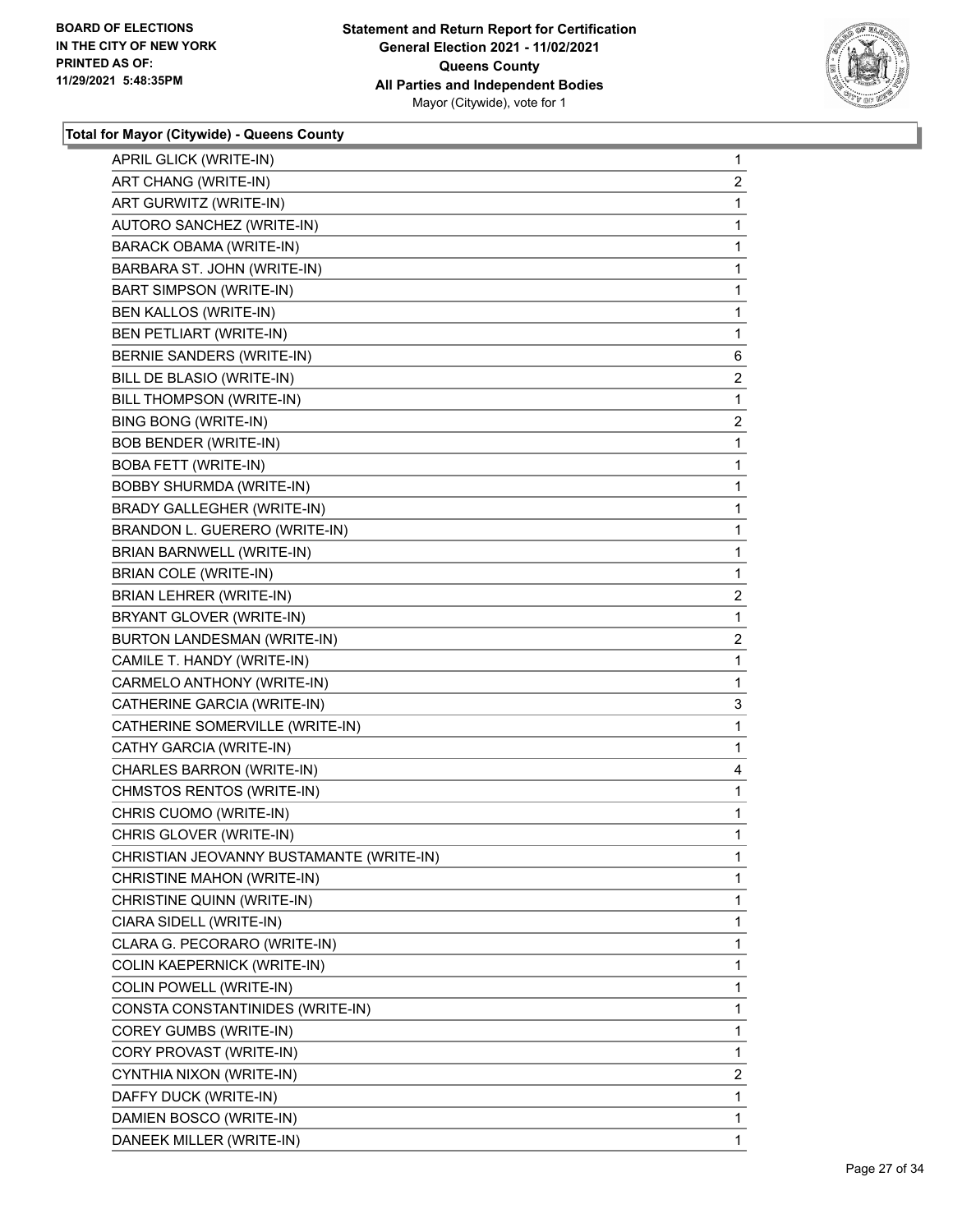

| DANIEL MORSE (WRITE-IN)                 | 1                       |
|-----------------------------------------|-------------------------|
| DANIEL Y. SHIN (WRITE-IN)               | $\mathbf{2}$            |
| DARA LEBWOHZ (WRITE-IN)                 | $\mathbf{1}$            |
| DARNELL HAMILTON (WRITE-IN)             | 1                       |
| DAVE COLON (WRITE-IN)                   | 1                       |
| DAVID DEBONO (WRITE-IN)                 | 1                       |
| DAVID JUSKOW (WRITE-IN)                 | 1                       |
| DAVID MICHEAL PRICE (WRITE-IN)          | 1                       |
| DAVID WEPRIN (WRITE-IN)                 | 1                       |
| DAWN FALCONE (WRITE-IN)                 | 1                       |
| DEBRA MICHLEWITZ (WRITE-IN)             | 1                       |
| DEMIAN RICHARDSON (WRITE-IN)            | 1                       |
| DENIS J. BUTLER (WRITE-IN)              | 1                       |
| DESPINA KONTONICOLAS (WRITE-IN)         | 1                       |
| DIANNE MORALES (WRITE-IN)               | 13                      |
| DIVYA SUNDARAM (WRITE-IN)               | 2                       |
| DONALD DUCK (WRITE-IN)                  | 3                       |
| DONALD J. TRUMP (WRITE-IN)              | 2                       |
| DONALD TRUMP JR (WRITE-IN)              | 1                       |
| DR. SHARON M. CADIZ (WRITE-IN)          | 1                       |
| DUINGTON PROPHETE (WRITE-IN)            | 1                       |
| EDMOND CHANG (WRITE-IN)                 | 1                       |
| ELMO FROG (WRITE-IN)                    | 1                       |
| ELVIS PATEL (WRITE-IN)                  | 1                       |
| EMILIANO GARCIA (WRITE-IN)              | 1                       |
| EMILIO GALLO (WRITE-IN)                 | 1                       |
| ERCAN NURI AYBASTI (WRITE-IN)           | $\overline{\mathbf{c}}$ |
| ERIC A. CAMPBELL (WRITE-IN)             | 1                       |
| ERIC ANDRE (WRITE-IN)                   | 4                       |
| ERIC LONDON (WRITE-IN)                  | 1                       |
| ERIC PAVON (WRITE-IN)                   | 1                       |
| ERROL LEWIS (WRITE-IN)                  | 1                       |
| ERROL LOUIS (WRITE-IN)                  | 1                       |
| EUGENE DEBS (WRITE-IN)                  | 1                       |
| EVELYN DIAZ (WRITE-IN)                  | 1                       |
| EVIE HANTZOPOULOS (WRITE-IN)            | 3                       |
| FARHAN HAQUE (WRITE-IN)                 | 1                       |
| FATIMA ZAHARA LAKRAFLI (WRITE-IN)       | 1                       |
| FERNANDO FERRER (WRITE-IN)              | 1                       |
| FIORELLO LAGUARDIA (WRITE-IN)           | 1                       |
| FOORELLO LAGUARDIA (WRITE-IN)           | 1                       |
| FRANCIS CABRINI (WRITE-IN)              | 1                       |
| FREDDY CASTIBLANCO (WRITE-IN)           | 1                       |
| GABRIEL SANTIAGO ALVAREZLEAL (WRITE-IN) | 1                       |
| GALE BREWER (WRITE-IN)                  | 1                       |
| <b>GARY GIORDANO (WRITE-IN)</b>         | 1                       |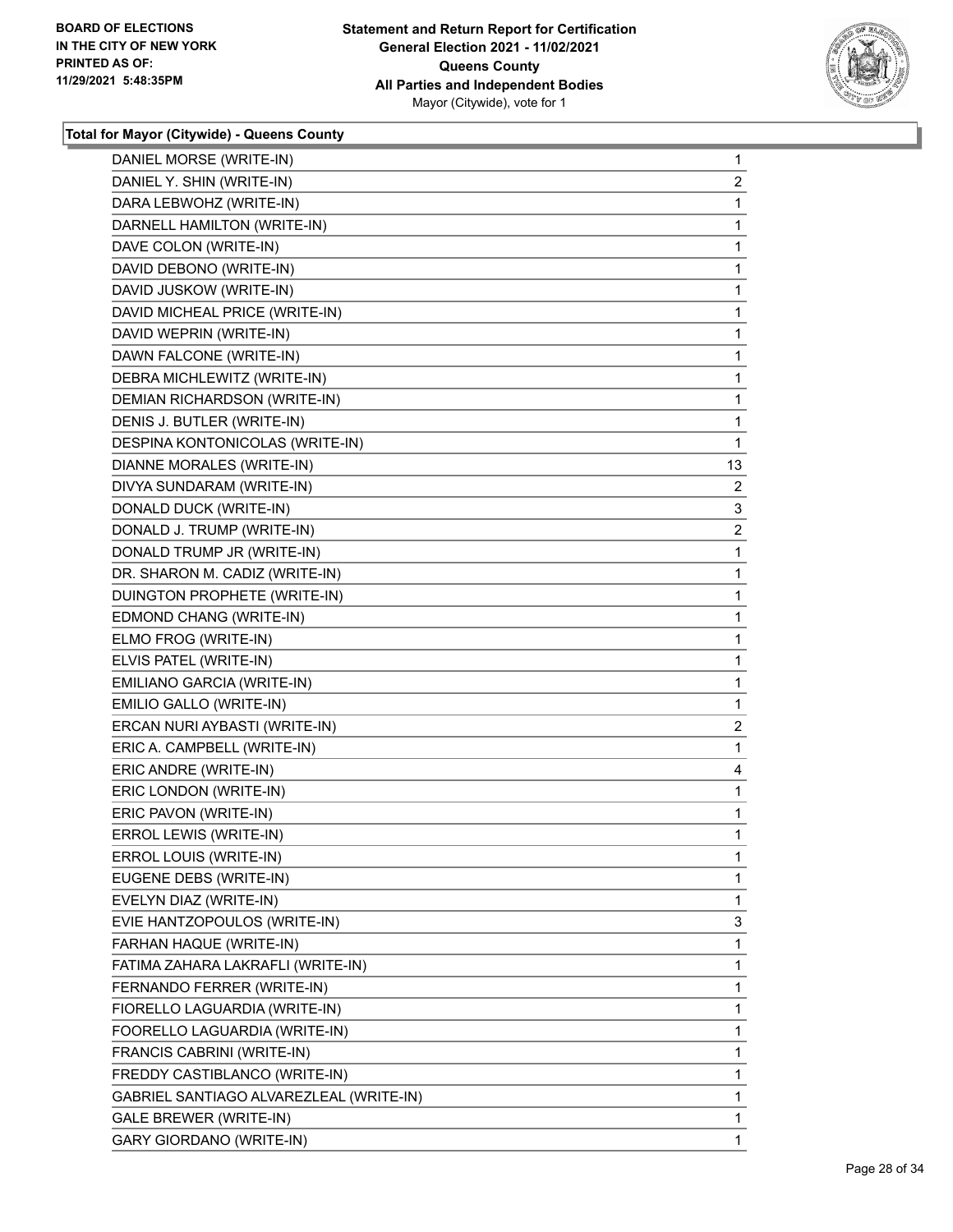

| GEORGE A. GRASSO (WRITE-IN)      | $\mathbf{1}$   |
|----------------------------------|----------------|
| GIOVANNA LIVRERI (WRITE-IN)      | 1              |
| GIZMO SLIWA (WRITE-IN)           | 1              |
| GLORIA PAZMINO (WRITE-IN)        | 1              |
| <b>GRACE MENG (WRITE-IN)</b>     | 1              |
| GRAHAM MCCARTHY (WRITE-IN)       | 1              |
| HAKEEM JEFFRIES (WRITE-IN)       | 1              |
| HAWK NEWTON (WRITE-IN)           | 1              |
| HENRY GEORGE (WRITE-IN)          | 1              |
| HILLARY CLINTON (WRITE-IN)       | 5              |
| HIRAM MONSERRATE (WRITE-IN)      | 2              |
| HOMER SIMPSON (WRITE-IN)         | 1              |
| ICY MYRICK (WRITE-IN)            | 1              |
| INDIA WALTON (WRITE-IN)          | 3              |
| <b>INEZ BARRON (WRITE-IN)</b>    | 1              |
| INEZ S. COFIELD (WRITE-IN)       | 1              |
| IRFAN HAQUE (WRITE-IN)           | 1              |
| JACK WALTER (WRITE-IN)           | 1              |
| JACKSON BAHN (WRITE-IN)          | 1              |
| JACOB DEGROM (WRITE-IN)          | 1              |
| JAMES F GENNARO (WRITE-IN)       | 1              |
| JAMES G. VAN BRAMER (WRITE-IN)   | 1              |
| JAMES GARCIA (WRITE-IN)          | 1              |
| JAMES HARDEN (WRITE-IN)          | 1              |
| JAMES HEYUCKER (WRITE-IN)        | 1              |
| JAMES MONGELUZO (WRITE-IN)       | 3              |
| JAMES SCAVONE (WRITE-IN)         | 1              |
| JAMES VAN BRAMER (WRITE-IN)      | 1              |
| JASMIN CHANG (WRITE-IN)          | 1              |
| JASON FELDMAN (WRITE-IN)         | 1              |
| JASON R. MUDD (WRITE-IN)         | 1              |
| JASON VIGNOLA (WRITE-IN)         | 1              |
| JEAN-LUC PICARD (WRITE-IN)       | 1              |
| JENNIFER JARRETT (WRITE-IN)      | 1              |
| JENNIFER M. SCHIAVONE (WRITE-IN) | 2              |
| JILL BIDEN (WRITE-IN)            | 1              |
| JIM NENOPOULUS (WRITE-IN)        | 1              |
| <b>JIMMY MCMILLAN (WRITE-IN)</b> | $\overline{2}$ |
| JIMMY NEUTRON (WRITE-IN)         | 1              |
| JIMMY VAN BRAMER (WRITE-IN)      | $\overline{2}$ |
| JOANA CORKLIN (WRITE-IN)         | 1              |
| JOCELYN TAYLOR (WRITE-IN)        | 1              |
| JOEY RAMONE (WRITE-IN)           | 1              |
| JOHN C LIU (WRITE-IN)            | 1              |
| JOHN C. LIU (WRITE-IN)           | $\overline{2}$ |
| JOHN CATSIMATIDIS (WRITE-IN)     | $\overline{2}$ |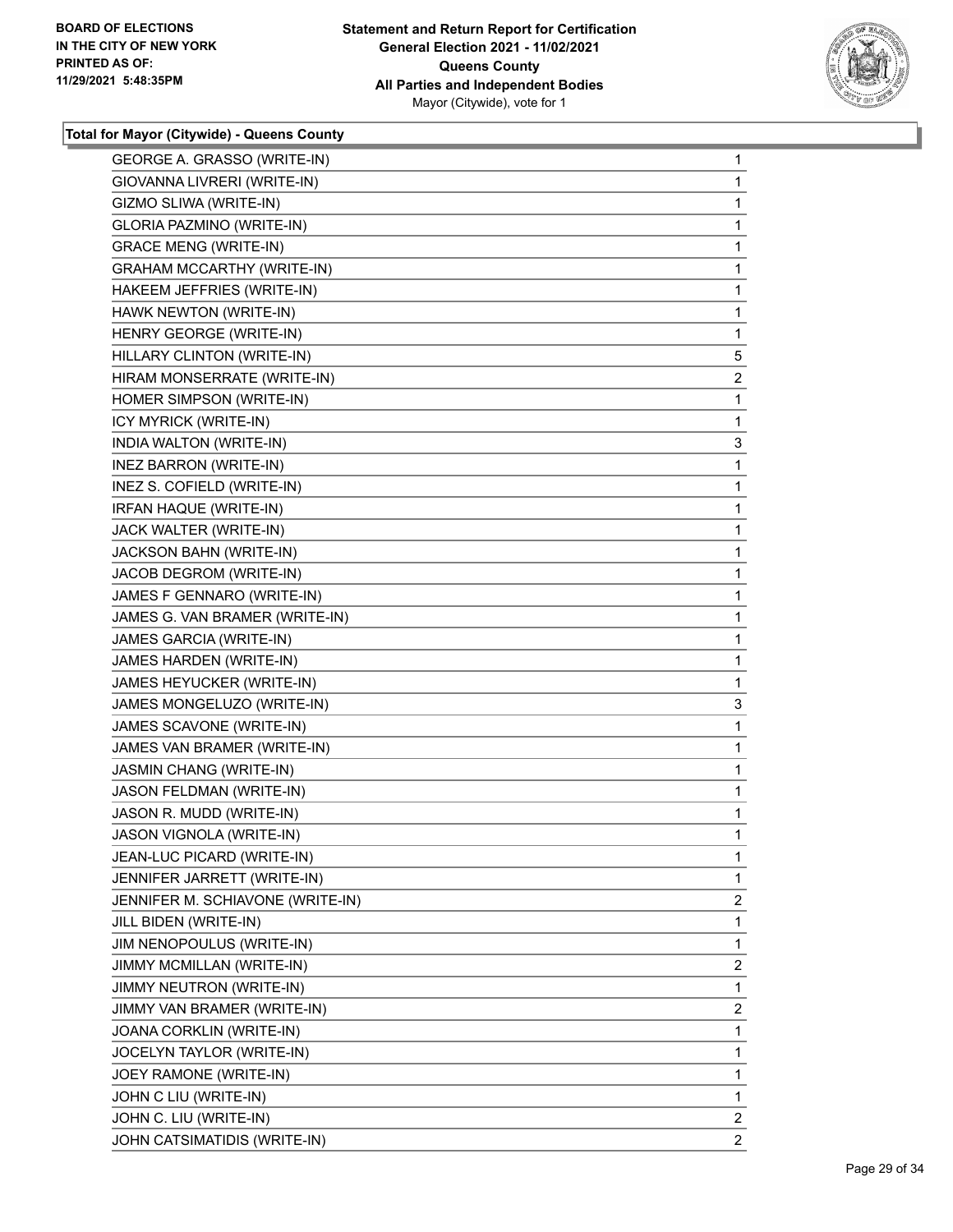

| JOHN CHOE (WRITE-IN)               | $\mathbf{1}$   |
|------------------------------------|----------------|
| JOHN J. SULLIVAN (WRITE-IN)        | 1              |
| JOHN LIU (WRITE-IN)                | 1              |
| JOHN P. QUINN (WRITE-IN)           | 1              |
| JONATHAN A WIENCLAW (WRITE-IN)     | 1              |
| JOSE DEL TORO (WRITE-IN)           | 1              |
| JOSEPH CAPUTO (WRITE-IN)           | 1              |
| JOSEPH HAYES (WRITE-IN)            | 1              |
| JOSEPH MURPHY (WRITE-IN)           | 1              |
| JOTARO KIYO (WRITE-IN)             | 1              |
| JOYCE BROWN (WRITE-IN)             | $\overline{2}$ |
| JOYCE WAJNOROWSKI (WRITE-IN)       | 1              |
| JUAN CARLOS MOLINA (WRITE-IN)      | 1              |
| JULIUS RANDLE (WRITE-IN)           | $\overline{2}$ |
| <b>JUSTIN BOCZNIAK (WRITE-IN)</b>  | 1              |
| KALED ALAMARIE (WRITE-IN)          | $\overline{2}$ |
| KAMIL KRAWCZYK (WRITE-IN)          | 1              |
| KAREN ROSE SCUTT (WRITE-IN)        | 1              |
| KARL M. COOPER (WRITE-IN)          | 3              |
| KATHRYN GARCIA (WRITE-IN)          | 235            |
| KEEVA GRUNBLATT (WRITE-IN)         | 1              |
| KHALID LEWIS (WRITE-IN)            | 1              |
| KIERAN PERSAUD (WRITE-IN)          | 3              |
| KIM KARDASHIAN (WRITE-IN)          | 1              |
| KOSTA HALKIAS (WRITE-IN)           | 1              |
| KYRIE IRVING (WRITE-IN)            | 1              |
| LAUREN GRAY (WRITE-IN)             | 1              |
| LAUREN J. WYNER (WRITE-IN)         | 1              |
| LAUREN RACHEL GRAY (WRITE-IN)      | 1              |
| LAWRENCE BLOCK (WRITE-IN)          | $\overline{a}$ |
| LEAH ROSENBERG (WRITE-IN)          | 1              |
| LEONARD DUVAL (WRITE-IN)           | 1              |
| LESLIE KNOPE (WRITE-IN)            | 1              |
| LEVAR BURTON (WRITE-IN)            | 1              |
| LILIA KAKU FLYNN (WRITE-IN)        | 1              |
| LINDSEY MAYER (WRITE-IN)           | 2              |
| LOGAN P. FLOTTE (WRITE-IN)         | 1              |
| LOIS A. JENKINS (WRITE-IN)         | 1              |
| LUIS ANTOINE SAINT JOST (WRITE-IN) | 1              |
| MADING LATIF (WRITE-IN)            | 1              |
| MAFOZZOL HOSSAIN (WRITE-IN)        | 1              |
| MARC ANTHONY CRUZ (WRITE-IN)       | 1              |
| MARIA ISKAROO (WRITE-IN)           | 1              |
| MARIA MANDARIN (WRITE-IN)          | 1              |
| MARIAH CAREY (WRITE-IN)            | 1              |
| MARIANNE KABA (WRITE-IN)           | 1              |
|                                    |                |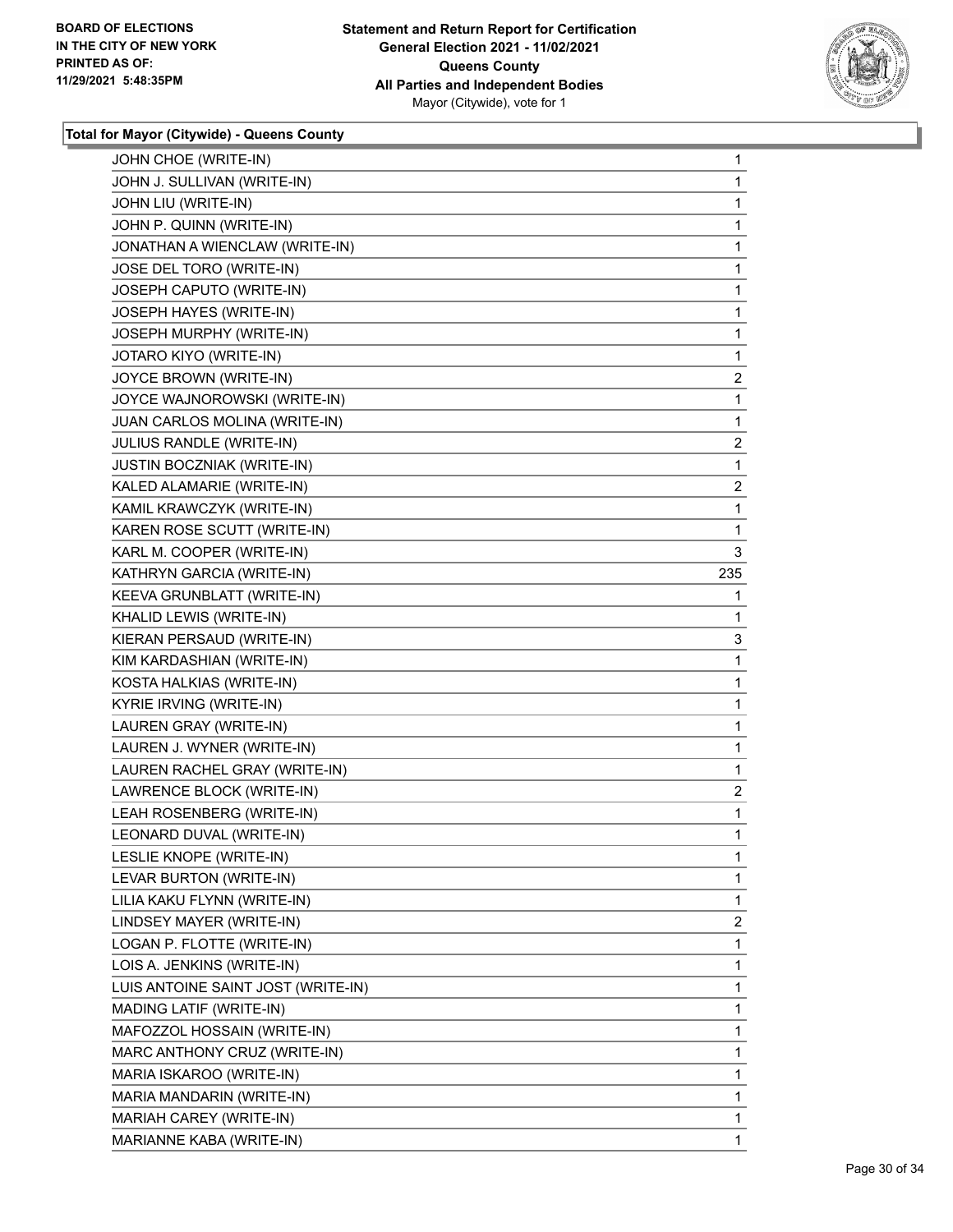

| MARILYN MENDOZA (WRITE-IN)           | $\mathbf{1}$            |
|--------------------------------------|-------------------------|
| MARK BIBLIS (WRITE-IN)               | 1                       |
| MARK LILAKOS (WRITE-IN)              | 1                       |
| MARK N. TERMA (WRITE-IN)             | 1                       |
| MARY ANN SPICIJARIC (WRITE-IN)       | 1                       |
| MARY ROSS J.D (WRITE-IN)             | 1                       |
| MATIGAN NAGLE (WRITE-IN)             | 1                       |
| MATTHEW A. RASAL (WRITE-IN)          | 1                       |
| MATTHEW COHEN (WRITE-IN)             | 1                       |
| MATTHEW M GORTON (WRITE-IN)          | 1                       |
| MAX EUGENE JR. (WRITE-IN)            | 1                       |
| MAYA D WILEY (WRITE-IN)              | 14                      |
| MAYA D. WILEY (WRITE-IN)             | 163                     |
| MAYA WILLIAMS (WRITE-IN)             | 1                       |
| MEGAN CARPENTER (WRITE-IN)           | 1                       |
| MEIR SILVERMAN (WRITE-IN)            | 2                       |
| MELISSA MENESES (WRITE-IN)           | 1                       |
| MICHAEL AMMIRABLE (WRITE-IN)         | 1                       |
| MICHAEL BLASNIK (WRITE-IN)           | $\mathbf 1$             |
| MICHAEL BLOOMBERG (WRITE-IN)         | 29                      |
| MICHAEL COSTIN (WRITE-IN)            | 1                       |
| MICHAEL E LANDGMAN (WRITE-IN)        | 1                       |
| MICHAEL LEUNG (WRITE-IN)             | 1                       |
| MICHAEL LORCA (WRITE-IN)             | 1                       |
| MICHAEL R. BLOOMBERG (WRITE-IN)      | 1                       |
| MICHAEL TAM (WRITE-IN)               | 1                       |
| MICHELLE FOUKS (WRITE-IN)            | 1                       |
| MICHELLE OBAMA (WRITE-IN)            | 1                       |
| MICHELLE TAMAGAWA (WRITE-IN)         | 4                       |
| MICKEY MOUSE (WRITE-IN)              | $\overline{\mathbf{c}}$ |
| MIKE SAMDMEL (WRITE-IN)              | 1                       |
| MIKU KIKU (WRITE-IN)                 | 1                       |
| MIKU LANDSBERGS (WRITE-IN)           | 2                       |
| MILO KAMINSKY (WRITE-IN)             | 2                       |
| MITCH MCCONNELL (WRITE-IN)           | 1                       |
| MITCHELL MEDINA (WRITE-IN)           | 1                       |
| MOACIR PRANASDESA PEREIRA (WRITE-IN) | 1                       |
| MOHAMMED IQBAL (WRITE-IN)            | 1                       |
| MOSEY KAPLAN (WRITE-IN)              | 1                       |
| MURPHY RINGER (WRITE-IN)             | 1                       |
| NATHAN EXPLORION (WRITE-IN)          | 1                       |
| NGA TRAN (WRITE-IN)                  | 1                       |
| NICHOLAS SMYTHE (WRITE-IN)           | 1                       |
| NICK GREENWARD (WRITE-IN)            | 1                       |
| NICKIE KANE (WRITE-IN)               | 1                       |
| NIKI M KATEMAN (WRITE-IN)            | $\mathbf{1}$            |
|                                      |                         |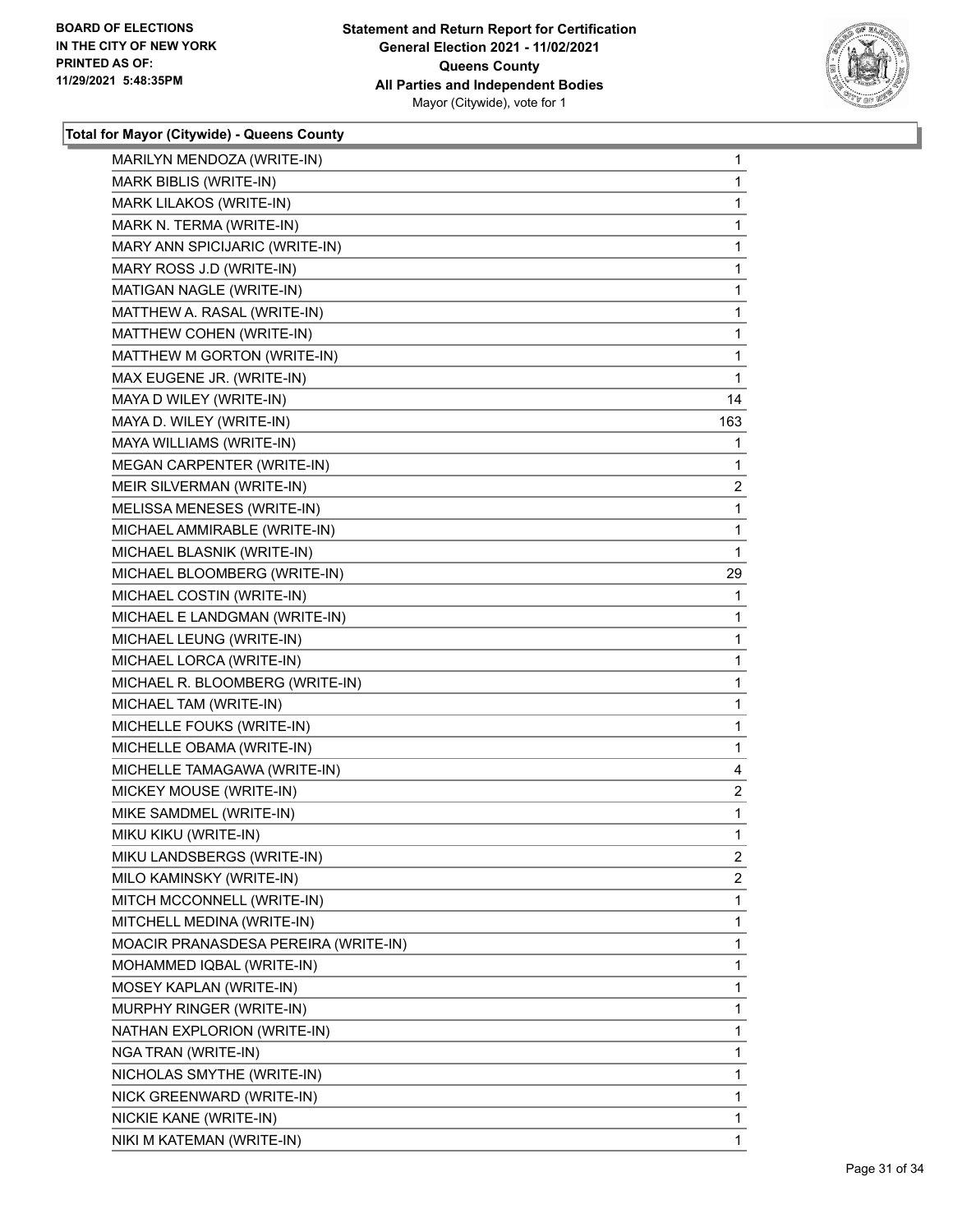

| <b>NORMAN MAILER (WRITE-IN)</b>  | $\mathbf 1$    |
|----------------------------------|----------------|
| NORMAN SEIGEL (WRITE-IN)         | 1              |
| OMMAS L. GRAHAM (WRITE-IN)       | 1              |
| <b>OSTER BYRAN (WRITE-IN)</b>    | 1              |
| OVAMANI MAGEZI (WRITE-IN)        | 1              |
| PADDY TUBZ (WRITE-IN)            | 1              |
| PAPERBOY LOVE PRINCE (WRITE-IN)  | 14             |
| PATRICK BUCHNAN (WRITE-IN)       | 1              |
| PATTI LU PONE (WRITE-IN)         | 1              |
| PAUL JUSER (WRITE-IN)            | 1              |
| PAUL KEV KEV FULLARD (WRITE-IN)  | 1              |
| PHIL GRILLO (WRITE-IN)           | 1              |
| PHILIP E GREEN (WRITE-IN)        | 1              |
| PHILLIS ISERILLO (WRITE-IN)      | 1              |
| RABBI CHAIM MAJEROVIC (WRITE-IN) | 1              |
| RABBI KIBRIA (WRITE-IN)          | $\overline{2}$ |
| RACHEL B. FOXMAN (WRITE-IN)      | 1              |
| RANDY FERGUSON (WRITE-IN)        | 1              |
| RAY MCGUIRE (WRITE-IN)           | 3              |
| REUBEN QUERIJERO (WRITE-IN)      | 1              |
| RHONDA BINDA (WRITE-IN)          | 1              |
| RICHARD BOOKMAN (WRITE-IN)       | 1              |
| RICHARD BRERY JR (WRITE-IN)      | 1              |
| RICHARD WAYNE KING (WRITE-IN)    | 1              |
| RICHIE TORRES (WRITE-IN)         | 1              |
| RJ BARRETT (WRITE-IN)            | 1              |
| ROB CARUCCI (WRITE-IN)           | 1              |
| ROBERT E. BRAYMAN (WRITE-IN)     | 1              |
| ROBERT HOLDEN (WRITE-IN)         | $\overline{c}$ |
| ROBERT JOHN LIBERTO (WRITE-IN)   | 1              |
| ROBERT LEIBOWITZ (WRITE-IN)      | 1              |
| ROBERT LIEBERWISE (WRITE-IN)     | 1              |
| ROBERT LIEBOWITZ (WRITE-IN)      | 3              |
| ROGER CALERO (WRITE-IN)          | 3              |
| ROLANDO TIBURCO (WRITE-IN)       | 1              |
| RON T. KIM (WRITE-IN)            | 1              |
| RUDOLPH GIULIANI (WRITE-IN)      | 1              |
| SAM SEDER (WRITE-IN)             | 1              |
| SAMANTHA KELLY (WRITE-IN)        | 1              |
| SANDY CHEEKS (WRITE-IN)          | 1              |
| SANTA CLAUS (WRITE-IN)           | 1              |
| SARAH DEAN (WRITE-IN)            | 1              |
| SARAH MENDELSBERG (WRITE-IN)     | 1              |
| SCOTT STRINGER (WRITE-IN)        | 34             |
| SEAN DONOVAN (WRITE-IN)          | 1              |
| SEAN G MACKELL (WRITE-IN)        | 1.             |
|                                  |                |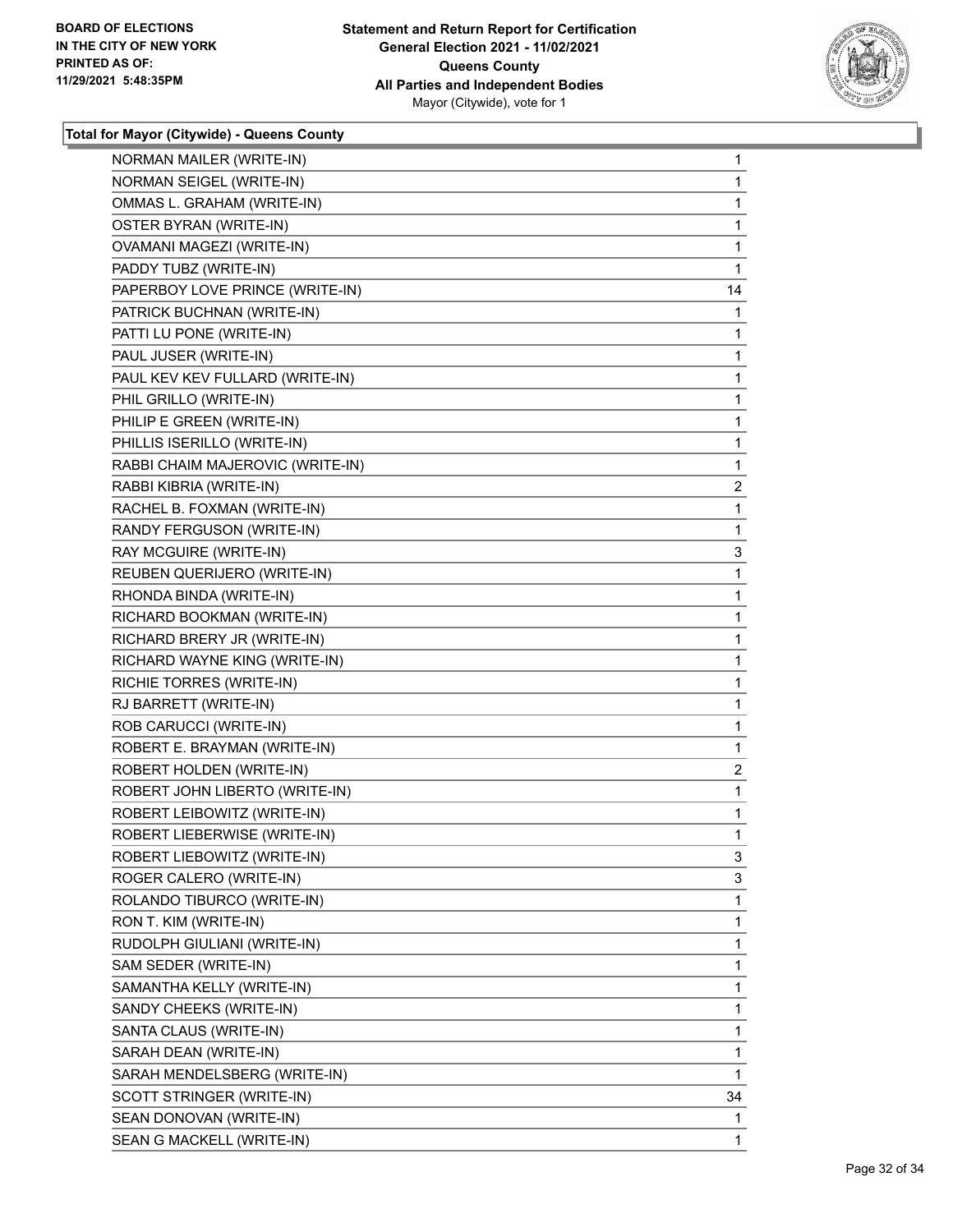

| SEAN M. SULLIVAN (WRITE-IN)               | 1              |
|-------------------------------------------|----------------|
| SEAN MEEHAN (WRITE-IN)                    | 1              |
| SERG GRUSHETSKY (WRITE-IN)                | 1              |
| SHAINDEL B. DEMBILU (WRITE-IN)            | 1              |
| SHARON LEE (WRITE-IN)                     | 1              |
| SHAUN DONOVAN (WRITE-IN)                  | 1              |
| SHAWN DONOVAN (WRITE-IN)                  | 1              |
| SHIRLEY CHESLEIN (WRITE-IN)               | 1              |
| SHIVANI KUMAR (WRITE-IN)                  | 1              |
| SHMUEL KRAMER (WRITE-IN)                  | $\overline{2}$ |
| SIMMY MCMILLAN (WRITE-IN)                 | 1              |
| SONIA CHAKRAWTY (WRITE-IN)                | 1              |
| STAN KAPLAN (WRITE-IN)                    | 1              |
| STEFANI GERMANOTTA (WRITE-IN)             | 1              |
| STEPHANIE RUHLE (WRITE-IN)                | $\mathbf{1}$   |
| STEPHEN COLBERT (WRITE-IN)                | 1              |
| STEVE BEHAR (WRITE-IN)                    | 1              |
| STEVE FOX (WRITE-IN)                      | 1              |
| STEVE ROGERS (WRITE-IN)                   | 1              |
| STEVEN FOX (WRITE-IN)                     | 1              |
| SUE KIM (WRITE-IN)                        | 1              |
| SUSAN LEE (WRITE-IN)                      | $\overline{2}$ |
| THEODORE ROOSEVELT (WRITE-IN)             | 1              |
| THOMAS E VANIOTIS (WRITE-IN)              | $\mathbf{1}$   |
| THOMAS SANKARA (WRITE-IN)                 | 1              |
| TIFFANY CABAN (WRITE-IN)                  | 1              |
| TOM LENIHAN (WRITE-IN)                    | 1              |
| TOM MENINO (WRITE-IN)                     | 1              |
| TOM THIBODEAU (WRITE-IN)                  | 1              |
| TONY AVELLA (WRITE-IN)                    | $\mathbf{1}$   |
| TRAVIS BICKLE (WRITE-IN)                  | 1              |
| TURD FERGUSON (WRITE-IN)                  | 1              |
| TYLER JONES (WRITE-IN)                    | 1              |
| TYROME ZHANG (WRITE-IN)                   | $\mathbf{1}$   |
| UNATTRIBUTABLE WRITE-IN (WRITE-IN)        | 122            |
| UNCOUNTED WRITE-IN PER STATUTE (WRITE-IN) | 10             |
| VANESSA FRANCES (WRITE-IN)                | 1              |
| VICTORIA DEFREITAS (WRITE-IN)             | 1              |
| VIVIAN LEE (WRITE-IN)                     | $\overline{2}$ |
| VLADAMIR LENIN (WRITE-IN)                 | 1              |
| <b>VLADIDIR PUTIN (WRITE-IN)</b>          | 1              |
| WALTER N IWACHIW (WRITE-IN)               | 1              |
| WILL SMITH (WRITE-IN)                     | 1              |
| WOOPI GOLDBERG (WRITE-IN)                 | 1              |
| YULIYA LEVINA (WRITE-IN)                  | 1              |
| YUSEF SHUTER (WRITE-IN)                   | 1              |